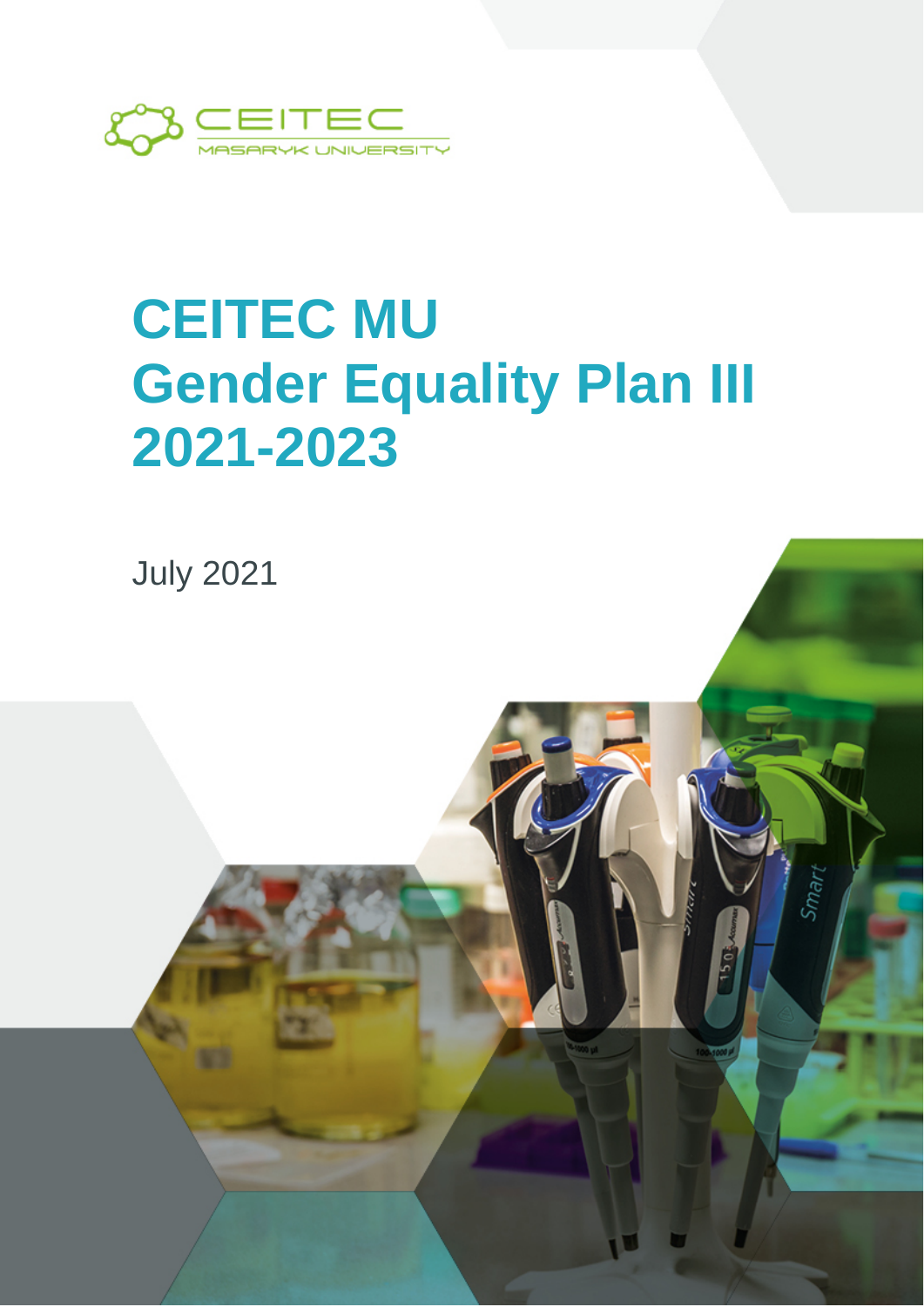| Version                   | 2021-07-26                                                                                                                                                                                                                                                                                                                                                                                                                                             |
|---------------------------|--------------------------------------------------------------------------------------------------------------------------------------------------------------------------------------------------------------------------------------------------------------------------------------------------------------------------------------------------------------------------------------------------------------------------------------------------------|
| Author                    | E. Handlířová, Director's Office                                                                                                                                                                                                                                                                                                                                                                                                                       |
| Co-authors                | N. Kostlánová, Scientific Secretary<br>A. Dvořáková, Head of HR Department<br>M. Pokorná, Deputy Director for Administrative Matters<br>K. Ornerová, Head of Research and Innovation Department<br>E. Jarour. Communications Lead<br>J. Otoupalíková, Head of Communication Department                                                                                                                                                                 |
| Approved by               | J. Nantl, Director (26 <sup>th</sup> July 2021)                                                                                                                                                                                                                                                                                                                                                                                                        |
| Consulted with            | Focus Group on Equal Opportunities, Diversity and Inclusiveness                                                                                                                                                                                                                                                                                                                                                                                        |
| <b>Type of Document</b>   | analysis, strategy, action plan                                                                                                                                                                                                                                                                                                                                                                                                                        |
| <b>Key Words</b>          | Gender Equality, HR Award, HRS4R, Gender Equality Plan, GEP, Equal<br>Opportunities, GENDER+, Intersectionality, Diversity, Fairness,<br>Transparency                                                                                                                                                                                                                                                                                                  |
| <b>Relevant Period</b>    | 2021-2023                                                                                                                                                                                                                                                                                                                                                                                                                                              |
| <b>Sensitive Document</b> | <b>Public Document</b>                                                                                                                                                                                                                                                                                                                                                                                                                                 |
| <b>Related Documents</b>  | CEITEC MU Strategic Plan 2021-2028<br>CEITEC MU HR Strategy and HR Award Action Plan<br>She Figures 2018<br>UN Goals for sustainable development<br>European Commission Statement: Union of equality: the first year of actions<br>and achievements (2020)<br>European Commission: Gender equality: a strengthened commitment in<br>Horizon Europe (2021)<br>European Commission: Gender Equality Strategy: Striving for a Union of<br>equality (2020) |

### **Content**

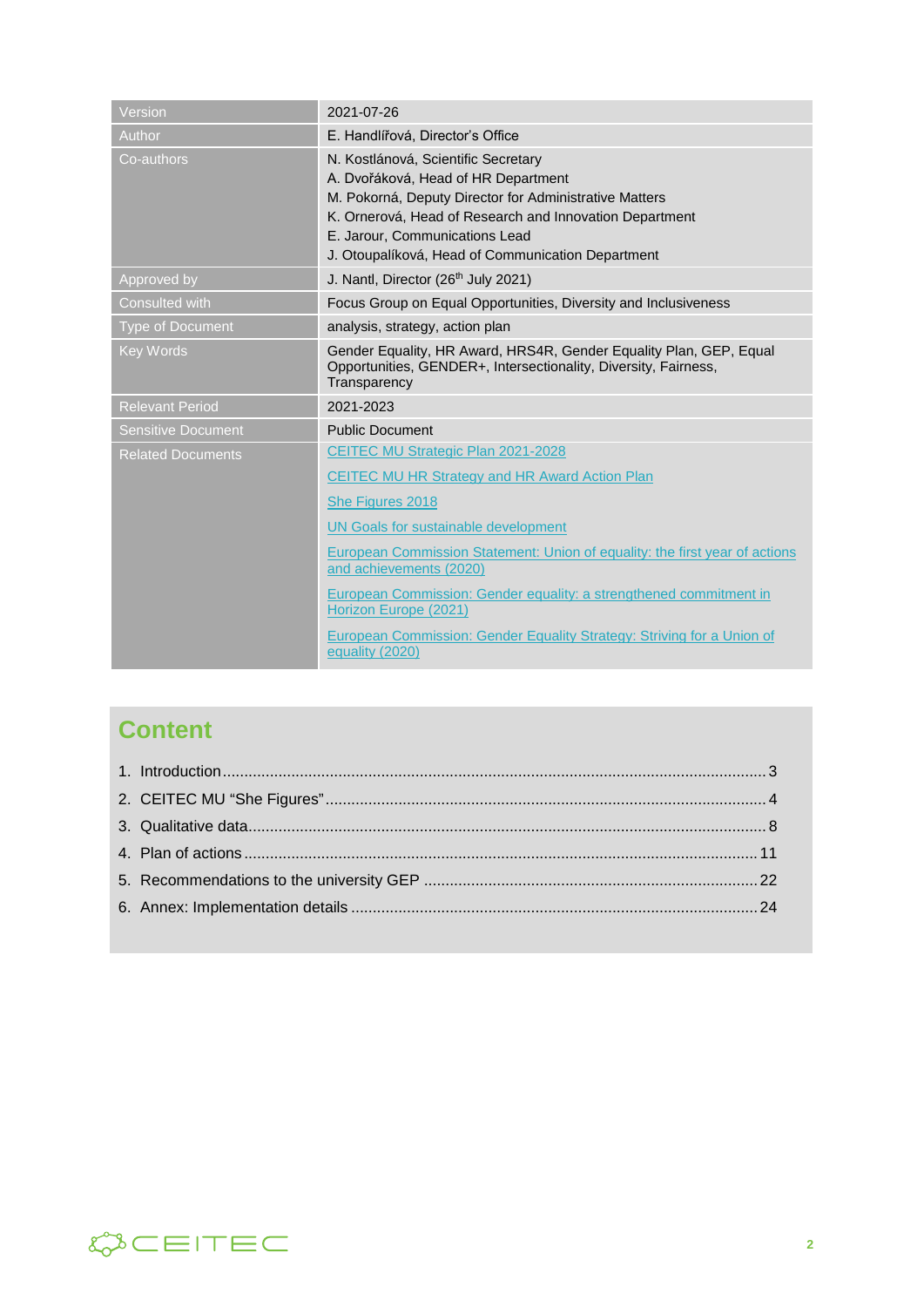### <span id="page-2-0"></span>**1. INTRODUCTION**

Central European Institute of Technology at Masaryk University (CEITEC MU) presents the institutional **Gender Equality Plan for the period 2021-2023 (GEP III)**. The document is building upon the fact that if we want to build an organisation and research teams capable of innovating, we need diversity and promotion of equal opportunities. **Diversity enhances creativity.** It encourages the search for novel perspectives, leading to better decision making and problem solving. That is the conclusion drawn from decades of research from organisational scientists, psychologists, sociologists, economists, and demographers.

The GEP III builds upon work implemented as a part of GEP I (2016-2019) and GEP II (2019-2020). The first GEP was designed and implemented in the framework of [the LIBRA project,](https://www.eu-libra.eu/) in close cooperation and guidance of the ASDO (expert organisation in the area of gender equality). GEP II was prepared as a part of the LIBRA project sustainability. The GEP III also refers to HR Award PhD and Postdoc Survey performed in 2017 as a part of the overall HR Excellence in Research gap analysis; particularly to identified gender-related differences.

The GEP III reacts on challenges in the area of gender equality as identified by the European Union (see box 1) and is designed to be fully in line with the Strategic Plan of CEITEC MU for 2021-2028 and with the HR Strategy of CEITEC MU (2018).

> *"Gender equality is not only a matter of concern for women; it must matter to all of us. If we want to take scientific excellence to the next level; if we want to deliver science-based solutions to the many urgent and pressing global challenges, we need all talents in play."*

> > Carlos Moedas, European Commissioner for Research, Science and Innovation (2014-2019)

The GEP represents a systematic and coordinated set of actions promoting gender equality and implementing *gender mainstreaming* (the integration of a gender perspective in the preparation and evaluation of policies) at CEITEC MU. The GEP combines actions implemented in three levels:

- **(1) Change of the institutional framework**
- **(2) Change of the internal culture**
- **(3) Direct support of employees**

In comparison to GEP I and GEP II, the GEP III broadens its focus to **GENDER+ approach** (also referred as **..intersectional approach**") that involves also other potential grounds for discrimination such as age, ethnicity, disability and sexual orientation.

**Box 1: The European Commission identifies four challenges to be addressed in the area of gender equality**:

- *More women participating in research and innovation programmes*
- *Better integration of the gender dimension in the context of research and innovation projects*
- *More participation of EU widening countries in actions dedicated to gender equality in research and innovation organisations*
- *Broadening gender equality policies in research and innovation to intersections with other potential grounds for discrimination such as ethnicity, disability and sexual orientation*

Source[: https://op.europa.eu/en/web/eu-law-and-publications/publication-detail/-/publication/c0b30b4b-](https://op.europa.eu/en/web/eu-law-and-publications/publication-detail/-/publication/c0b30b4b-6ce2-11eb-aeb5-01aa75ed71a1)[6ce2-11eb-aeb5-01aa75ed71a1](https://op.europa.eu/en/web/eu-law-and-publications/publication-detail/-/publication/c0b30b4b-6ce2-11eb-aeb5-01aa75ed71a1)

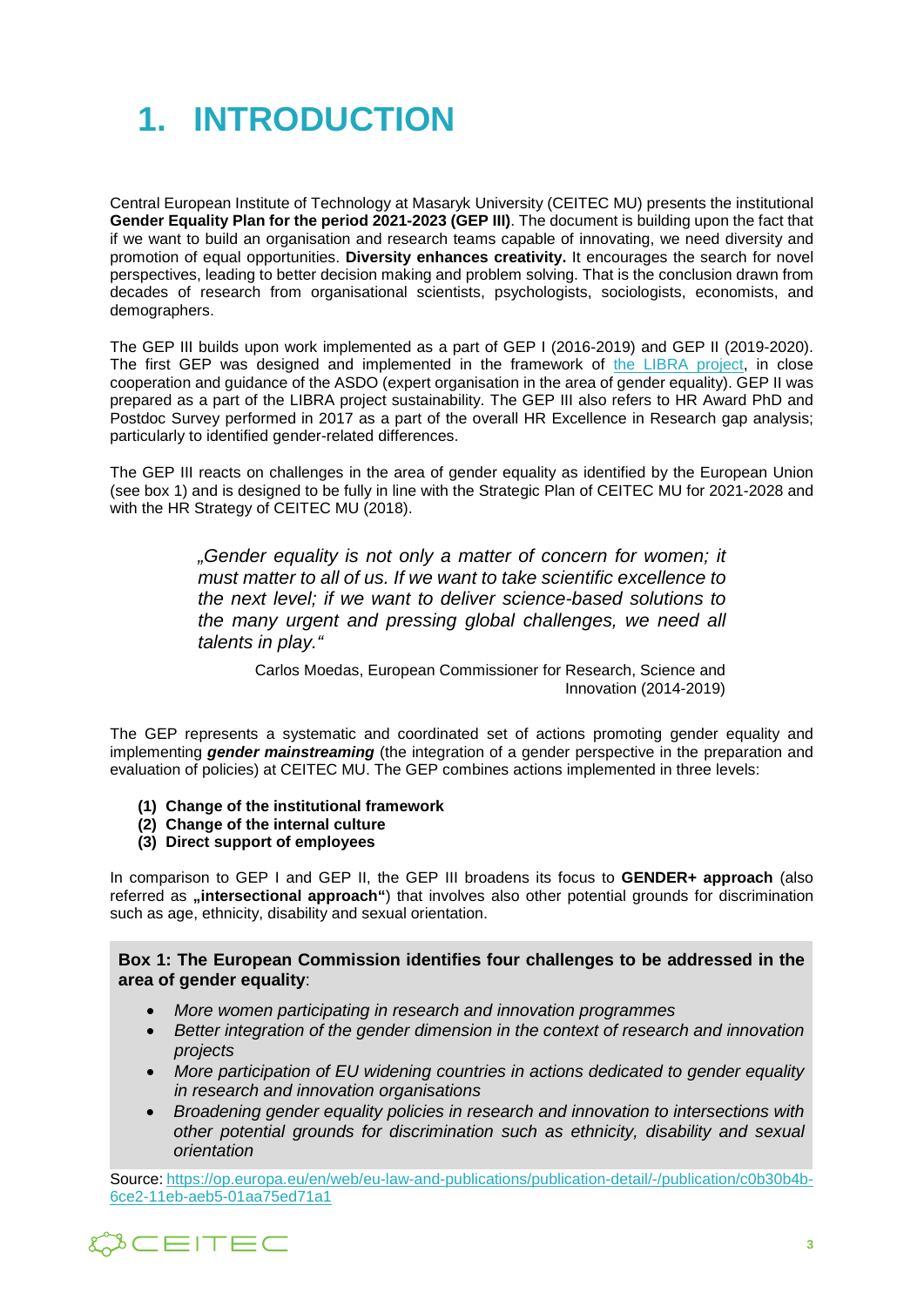### <span id="page-3-0"></span>**2. CEITEC MU "SHE FIGURES"**

This chapter presents basic quantitative data disaggregated by gender, offering some areas to be addressed by the GEP actions.

#### Employees' structure and leaky pipeline

Women establish 57 % of all staff at the Institute, resp. **46 % of all researchers**, 67 % of core facility staff and 92 % administrative staff. When we have a closer look at individual positions as defined by the career system, we see that:

- » in the group of early-stage researchers (PhD students and postdocs) and staff scientists, the representation of both genders is well balanced;
- » there is a clear leaky pipeline when looking at group leaders, heads of research centre and CF heads;
- » a directly opposite situation emerges in case of technicians and administrative staff, where men represent only 20 % of all technicians and 8 % of administrative staff in 2020.



#### Participation in decision-making and leadership

There were two advisory boards (Director's Board and Scientific Board) and three advisory committees (IT, space allocation, strategy) active at CEITEC MU in 2020. The gender balance of the management and Strategy Committee is optimal. A considerable improvement was reached in the gender balance of the Scientific Board in which a representation of women was more than doubled (comparing 2017 and 2020). On the other side, a representation of women (group leaders) in IT and Space Allocation Committees remains absent, and share of women in the Director's Board stagnates last four years.

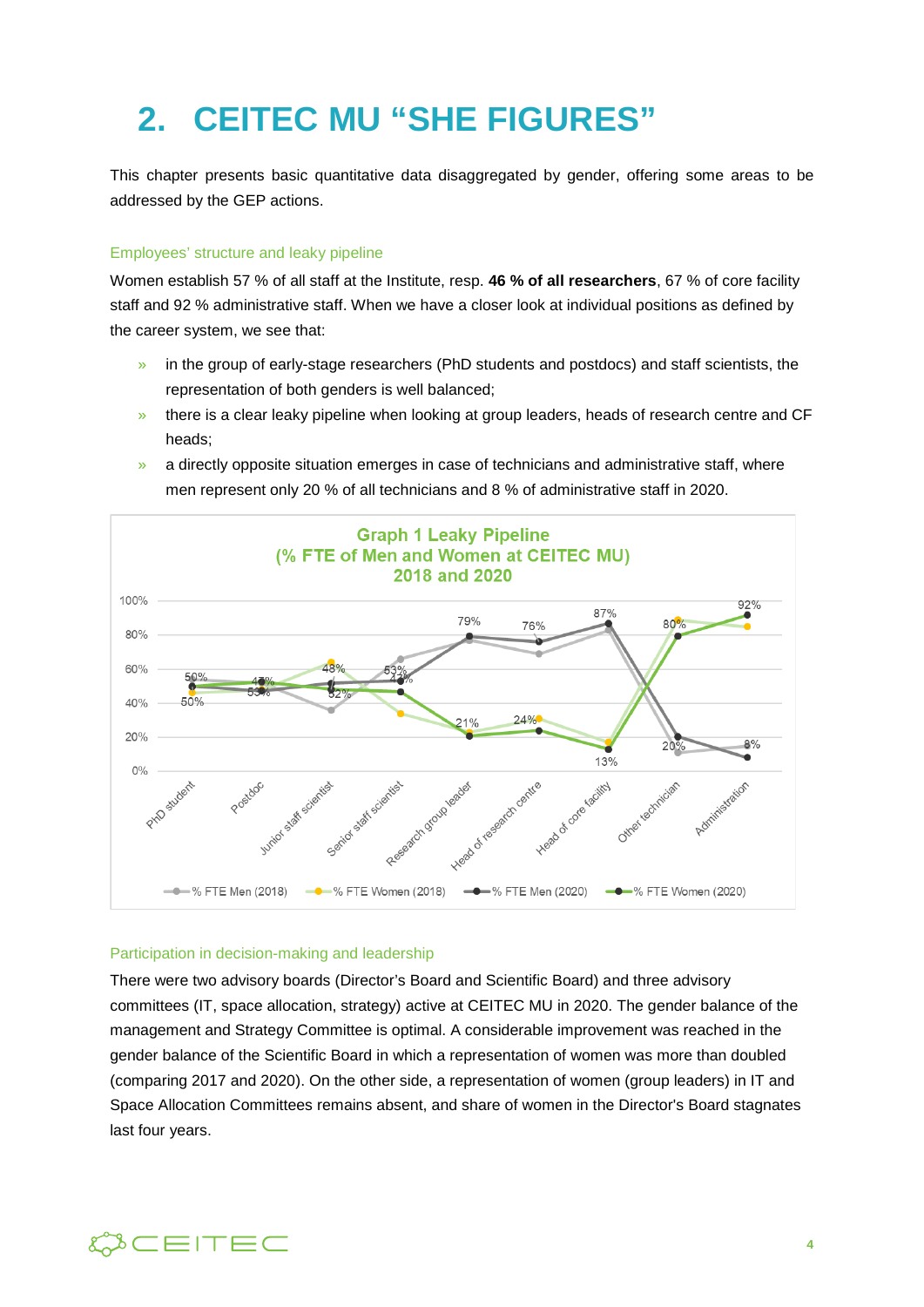|                                     |       | 2017                 |        |                | 2018         |        |                                                                                              | 2019           |        |              | 2020           |        |
|-------------------------------------|-------|----------------------|--------|----------------|--------------|--------|----------------------------------------------------------------------------------------------|----------------|--------|--------------|----------------|--------|
| <b>Advisory Boards / Committees</b> | Membe | No. of               | $%$ of | <b>Membe</b>   | No. of       | $%$ of | Membe<br>rs (no.) women women rs (no.) women women rs (no.) women women rs (no.) women women | No. of         | $%$ of | <b>Membe</b> | No. of         | $%$ of |
| <b>CEITEC MU Management</b>         | 4     | 2                    | 50%    | 4              | 2            | 50%    | $\overline{4}$                                                                               | $\overline{2}$ | 50%    | 5            | 2              | 40%    |
| Directors' Board                    | 11    | 3                    | 27%    | 11             | 3            | 27%    | 12                                                                                           | 3              | 25%    | 12           | 3              | 25%    |
| <b>CEITEC MU Scientific Board</b>   | 22    | 2                    | 9%     | 23             | 3            | 13%    | 23                                                                                           | 3              | 13%    | 20           | 6              | 30%    |
| Strategy Committee*                 | 5     | $\overline{2}$       | 40%    | n.a.           | n.a.         | n.a.   | n.a.                                                                                         | n.a.           | n.a.   | 8            | $\overline{4}$ | 50%    |
| <b>Space Allocation Committee</b>   | 4     | $\blacktriangleleft$ | 25%    | $\overline{4}$ | $\Omega$     | 0%     | 4                                                                                            | $\Omega$       | 0%     | 4            | $\mathbf{0}$   | 0%     |
| <b>IT Committee</b>                 | 8     | $\Omega$             | 0%     | 11             | $\mathbf{0}$ | 0%     | 11                                                                                           | $\Omega$       | 0%     | 10           | $\Omega$       | 0%     |

#### Tab 1 *Representation of women and men in management and advisory bodies (2017-2020)*

#### Contract status

Data show a significant differences in the area of having contract on definite or indefinite period between men and women. It is given by the nature of research environment and available sources of funding that share of employees with indefinite period contract (mostly researchers and facility staff) is lower compared to business or government sphere. When looking at gender-disaggregated data, only 8 % of female researchers have a contract for indefinite period, compared to 16 % of male researchers. In case of technical and administrative staff, the differences are even bigger (see table below). The only position, in which the situation is opposite is in case of group leaders, in which 93 % of female group leaders have indefinite period contract, while only 64 % of men group leaders are at the same position. It is important to note that we have no detailed analysis of correlated factors (causes) of such a state (e.g. in case of group leaders, the difference could be caused by different share of men/women at the position of junior/senior group leader). Therefore it would be needed to prepare such an analysis and come up with corrective measures where relevant.

| <b>Position</b>    | % Definite Period | % Indefinite<br><b>Period</b> | % Men with<br>indefinite period | % Women with<br>indefinite period |
|--------------------|-------------------|-------------------------------|---------------------------------|-----------------------------------|
| <b>Researchers</b> | 87%               | 13%                           | 16%                             | 8%                                |
| <b>Technicians</b> | 85%               | 15%                           | 41%                             | 4%                                |
| Administration     | 50%               | 50%                           | 79%                             | 48%                               |

| <b>Research Positions</b> | <b>Indefinite Period</b> |              |  |  |
|---------------------------|--------------------------|--------------|--|--|
|                           | <b>Men</b>               | <b>Women</b> |  |  |
| Head of research centre   | 100%                     | 100%         |  |  |
| Group leader              | 64%                      | 93%          |  |  |
| Senior staff scientist    | 17%                      | 11%          |  |  |
| Junior staff scientist    | 6%                       | 3%           |  |  |
| <b>Postdoc</b>            | $0\%$                    | 0%           |  |  |

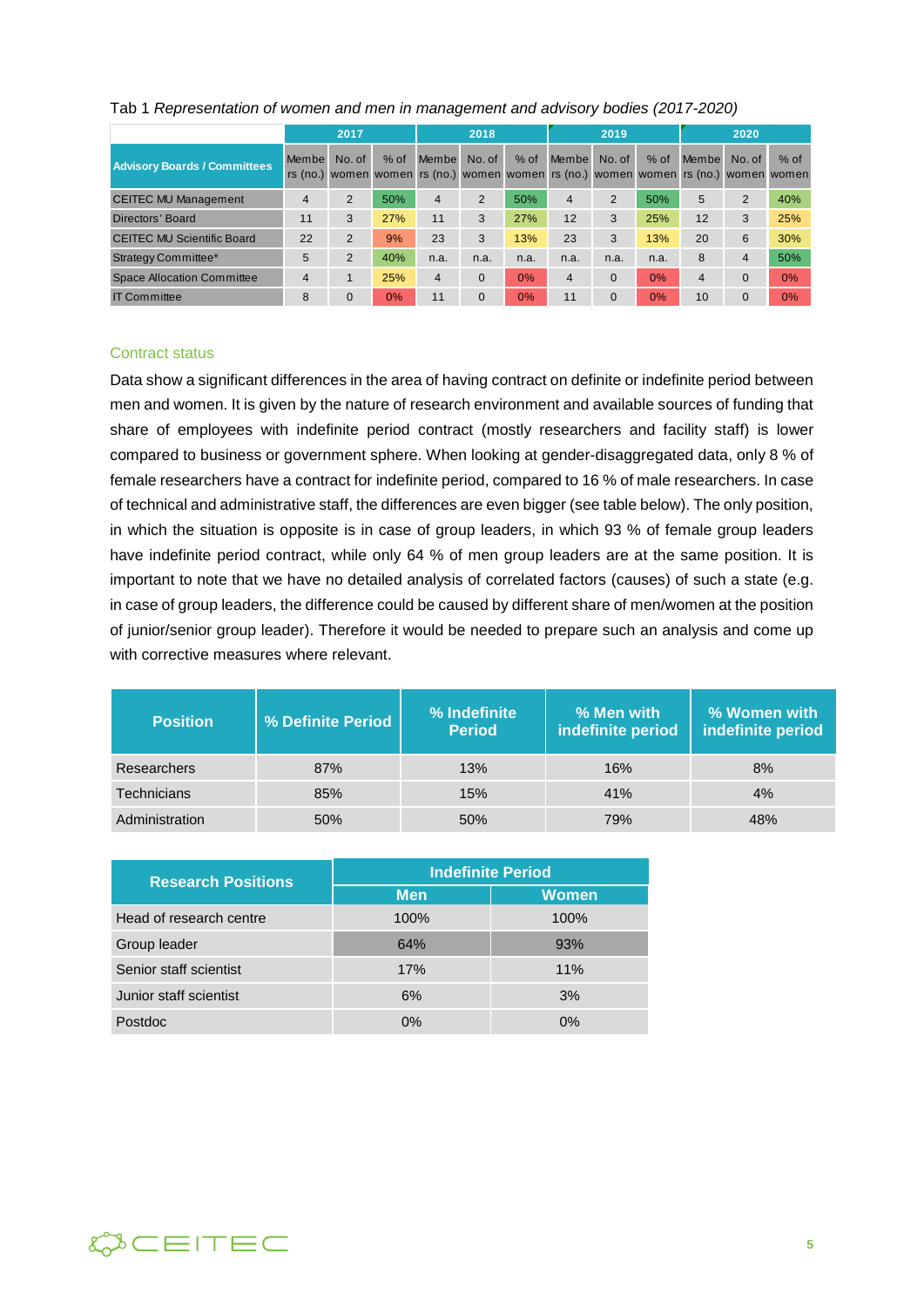#### Recruitment data

Data on recruitment were collected systematically for the first time in 2020. Data collection at the level of HR Department was launched based on the Recruitment Policy adoption. Still it is important to note that only selection procedures with a participation of HR department are reported and there might be cases of recruitment procedures not being monitored. Only regular participation of HR department in the recruitment process in following years will enable us having complex data in this field and assessing them.

There were 30 selection procedures organised in 2020 (coronavirus epidemic influenced recruitment of new employees heavily), in case of research positions – only postdoc and junior staff researcher positions were opened. **Data show that in case of research positions, women accounted for only 28 % of all candidates, but 41 % of invited for the first round and even 63 % of hired candidates.** Table 2 shows data also for technical and administrative positions, where we can see an opposite trend of having low share of male candidates. Women were hired to technical and administrative positions in majority of cases. In future, we should find out reasons for having low share of female candidates for research positions, and low share of male candidates (and invited for the first round and hired) in case of administrative and technical positions.

|                                     | Share of women in different stages of recruitment procedures |                                 |                                      |  |  |  |  |
|-------------------------------------|--------------------------------------------------------------|---------------------------------|--------------------------------------|--|--|--|--|
| <b>Research</b><br><b>Positions</b> | <b>Research positions</b>                                    | <b>Administrative positions</b> | <b>Technical</b><br><b>positions</b> |  |  |  |  |
|                                     | $\frac{0}{0}$                                                | $\frac{9}{6}$                   | $\frac{9}{6}$                        |  |  |  |  |
| Applicants                          | 28                                                           | 79                              | 42                                   |  |  |  |  |
| 1st round                           | 41                                                           | 94                              | 80                                   |  |  |  |  |
| Hired                               |                                                              | 100                             | 86                                   |  |  |  |  |

*Tab 2 Share of women in individual stages of recruitment procedures in 2020*

There were three open calls for a group leader position in the period of 2017-2019. Table below presents share of female candidates, invited for the interview and hired. There is an obvious gap in the area of **number of women applying for group leader position** at CEITEC MU, leading to absence of new female group leaders and a decreasing trend of share of women on the position of group leader.

| <b>Recruitment</b><br>procedure (call) | No. of candidates<br>(total) | % of female<br>candidates | % of invited for<br>interview | Hired (no. M/F) |
|----------------------------------------|------------------------------|---------------------------|-------------------------------|-----------------|
| GL 2017                                | 10                           | 20%                       | 25%                           | 2 M/OF          |
| GL 2018                                | 11                           | 27%                       | $0\%$                         | 1 M/OF          |
| GL 2019                                | 13                           | $0\%$                     | -                             | 1 M/OF          |

*Tab 3 Recruitment procedures for group leaders (2017-2020)*

Taking the data from 2017 and 2019 (only GL and CF Head positions) as a starting point, for the gender **composition of the selection committees**, CEITEC MU starts with having app. **22 % female members of the selection committees for the group leader position**, and more than **57 % female members of the selection committees for the CF head position**. We do not have a data on composition of recruitment committees in case of other research positions.

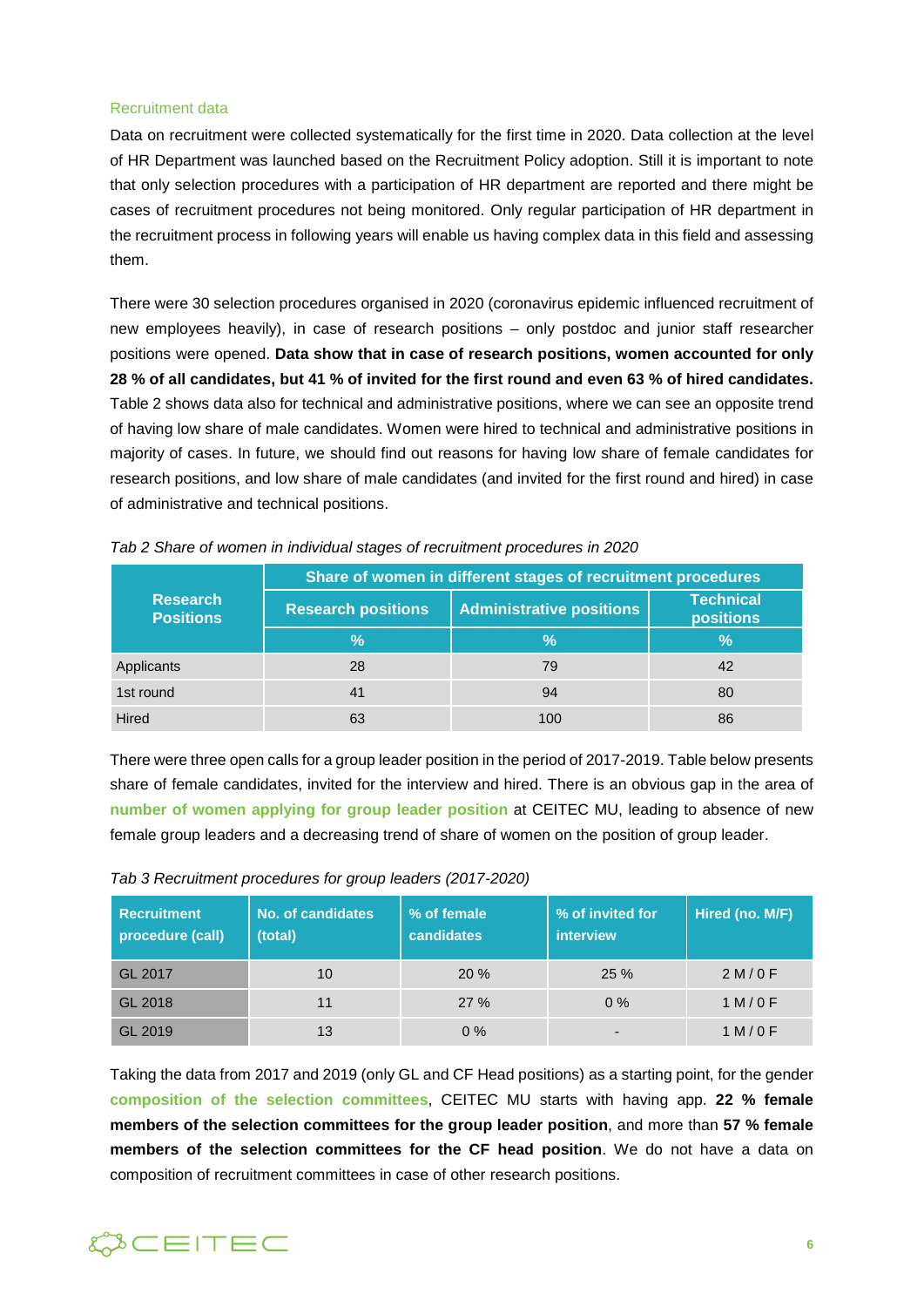#### **Grants**

**In 2020, women accounted for 31 % of principal investigator of CEITEC MU grants** (excluding nonresearch grants focused on governance and managerial topics). In case of grants coordinated by CEITEC MU, there are female principal investigator in 33 % of cases. Presented data are preliminary and would deserve more in depth analysis.

| Type of grant            | <b>Total number</b><br>of grants | % of female principal<br>investigators |
|--------------------------|----------------------------------|----------------------------------------|
| CEITEC MU as coordinator | 33                               | $33\%$                                 |
| CEITEC MU as recipient   | 67                               | 25%                                    |
| CEITEC MU as partner     | 45                               | 38%                                    |
| EU grants                | 18                               | 44%                                    |

*Tab 4 Share of female principal investigators (2020)*

#### PR and Communication

*"Seeing is believing" – role models matter, particularly for underrepresented groups in the research environment. Research shows that promoting women in science has a positive impact on bringing more girls and young women on the path leading to career in science.* 

CEITEC MU issued 40 press releases in 2020, and there were more than 900 references about CEITEC in media. Table below presents distribution of presence of men and women in our press releases and in media. Even if we consider lower representation of women on group leader position (23 %), the presentation of women in research at CEITEC MU is underrepresented. And still, women count for almost half of all researchers, but are not visible proportionally.

|                        | <b>Press releases</b> | <b>Press releases</b> | <b>Media presence</b> | Media presence |
|------------------------|-----------------------|-----------------------|-----------------------|----------------|
|                        | No.                   | $\%$                  | No.                   | $\%$           |
| Men                    | 17                    | 43 %                  | 544                   | 59 %           |
| Women                  |                       | 18%                   | 128                   | 14 %           |
| Both or gender-neutral | 16                    | 40 %                  | 247                   | 27%            |
| <b>Total</b>           | 40                    | 100 %                 | 919                   | 100 %          |

*Tab 5 Representation of women and men in press releases (2020)*

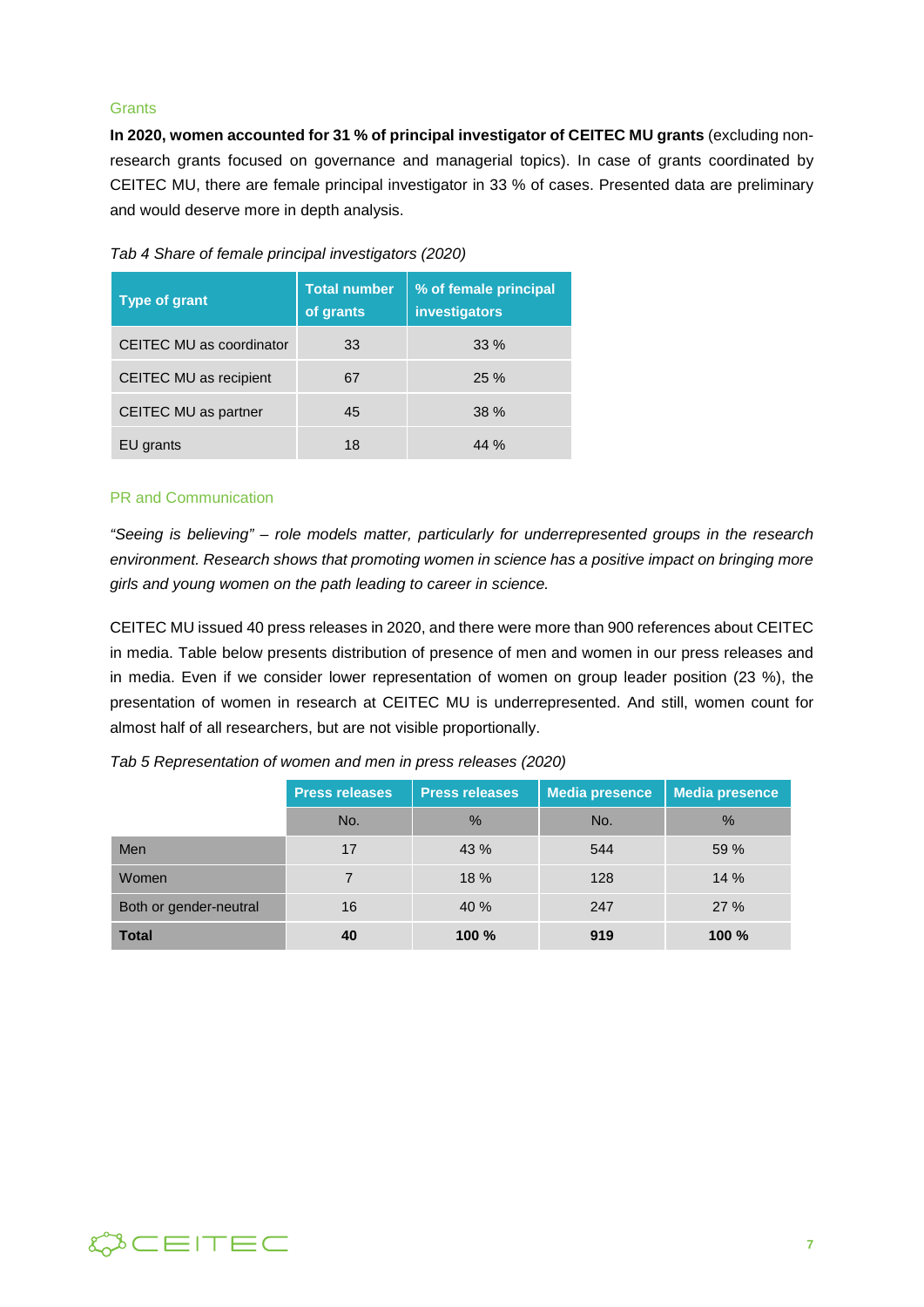### <span id="page-7-0"></span>**3. QUALITATIVE DATA**

This chapter summarizes analysis of qualitative data available, consisting of data from the PhD and Postdoc Survey performed in 2017 and outcomes of the focus group on Equal Opportunities, Diversity and Inclusiveness discussion (held in May 2021). For the future, anonymous staff survey will be performed to receive a complex data.

#### Data from the PhD and Postdoc Survey (2017)

One of the goals of the HR Award gap analysis was to examine whether there are differences between the genders in PhD students' and postdocs' perception of work conditions, work environment, etc. The results showed us that **female PhD students** find the CEITEC environment more motivating and find it easier to find child support. However, we should note that the difference between men and women is quite small. In the **female postdoc group**, the analysis showed women are less satisfied than their male colleagues with their relationship with their supervisor, being given the opportunity to spend some research time in another lab/abroad/company, being sufficiently aware of new job opportunities inside and outside CEITEC and the perception that there are tasks which female postdocs would be interested in (but are not currently a part of their job).

#### Focus Group on Equal Opportunities, Diversity and Inclusiveness discussion

The FG met on  $25<sup>th</sup>$  May 2021 and discussed both current situation (the group was presented with "CEITEC MU She Figures" as stated above), main challenges, and also how to overcome them. There was a general call for members published in the internal newsletter addressed to all employees and PhD students, combined with a direct invitation to the group by the GEP coordinator.

#### **Summary of main recommendations, outcomes and their implementation**:

- 1. Equal opportunities should not be limited just to "gender" issues. Members of the WG pointed out that international staff faces structural and cultural obstacles as well. These should be reflected by the GEP.
	- $\checkmark$  **Implemented**. The recommendation is in line with the defined intention to use the intersectional approach in the GEP design.
- 2. An analysis of wages should be performed, including analysis of gender pay gap. The Institute should also publicly declare its wage policy that should set a range of wage at a concrete position (minimum-maximum).
	- $\checkmark$  Implemented. Goal to analyse wages, including gender pay gap analysis, is included in the GEP. The formulation of wage policy is a part of the overall HR Award Action Plan.
- 3. Offering on-site child-care facility for children 1+ year old would be a great selling factor for CEITEC and the University as an employer. When planning new building constructions at the campus, the University should consider this demand by employees. This aspect was one of the most emphasised by the FG members.

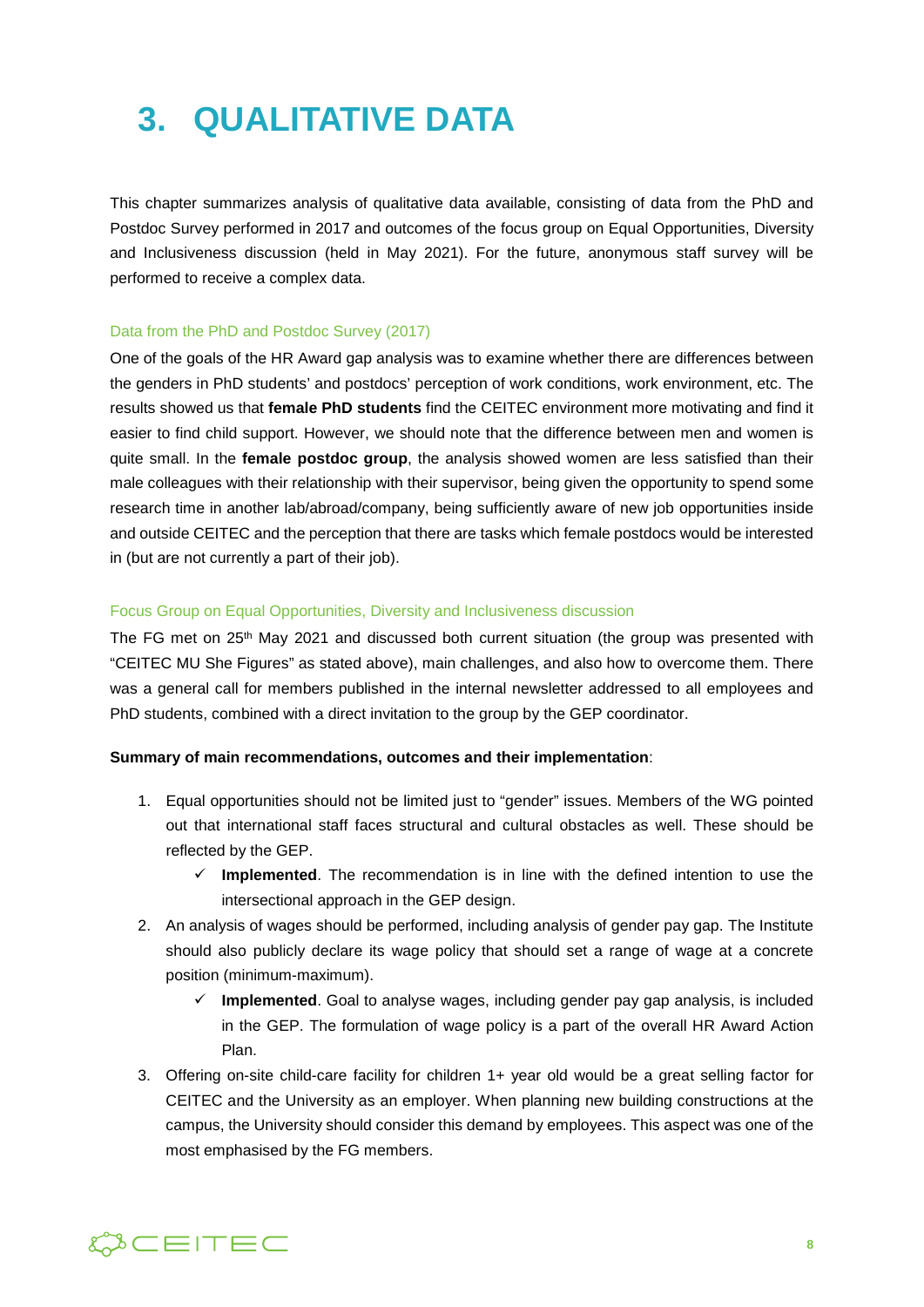- **Delegated**. Implementation of the recommendation is not in competence of the CEITEC MU management. The recommendation will be added to proposal of actions to the university GEP that will be designed by the end of 2021.
- 4. Sexism, stereotypes and unconscious bias are still present and should be addressed. All employees should be trained on unconscious bias, sexual harassment, cultural differences (e.g. as a part of onboarding procedure). That relates to recruitment as well (see point 5).
	- **Implemented**. Training on unconscious bias and sexual harassment will be organised regularly, as well as internal campaigns aiming to improve internal culture of the institute.
- 5. All people involved in the recruitment interviews must be properly trained in the area of unconscious bias (see point 4), and appropriate/inappropriate questions to be asked during the interview. HR Department should play a control role as HR managers are members of the selection committees as a standard.
	- **Implemented**. This recommendation will be addressed as a part of the overall implementation of the recruitment policy.
- 6. How information are disseminated should be analysed to ensure open and transparent communication. Members of the WG agreed that using aliases based on position (e.g. mailing list of all group leaders) improved information distribution a lot. However there are still some cases when only some people are informed – without clear clue on which principle they were included into recipients (and others not).
	- **Postponed** (to be further elaborated/analysed). To be able to react on this recommendation, we need more information. The GEP will be updated based on the analysis results.
- 7. In Czech research environment, there is still a negative trend of having "men's clubs" building loyalty and rewarding it and thus breaking "merit-based" approach. While composing decisionmaking and advisory boards, diversity of such bodies should be taken into account – not only from the gender perspective, but also from the perspective of having international people on board, etc. Some members of the WG supported an idea of quotas for minority gender, e.g. there should always be at least 30-40 % women in decision-making and advisory boards. However this recommendation was not supported unanimously by all members of the group.
	- **Partly implemented.** Diversity of advisory bodies will be addressed not only from the gender perspective. The quotas will be set as recommended value. The same recommendation is included in recommendations for the university GEP.
- 8. Opening advisory boards and working groups to postdocs should be considered. This can bring more women into these bodies and also it can be a part of their career development.
	- **Implemented / taken into account.** When appointing new members of the advisory bodies and working groups, senior staff scientists and postdocs will be considered.
- 9. Group leaders and other heads of workplaces should support flexible working hours.
	- $\checkmark$  Implemented. This recommendation is already implemented. Higher usage of flexible working hours is a decision of head of workplace.
- 10. PR of CEITEC MU researchers should be balanced from the perspective of gender. However we should not point out on gender of presented researchers. We should focus on expertise, position, results. While formulating GEP, and related policies, women should not be reduced to mothers. Gender equality cannot be reduced to supporting women/mothers.

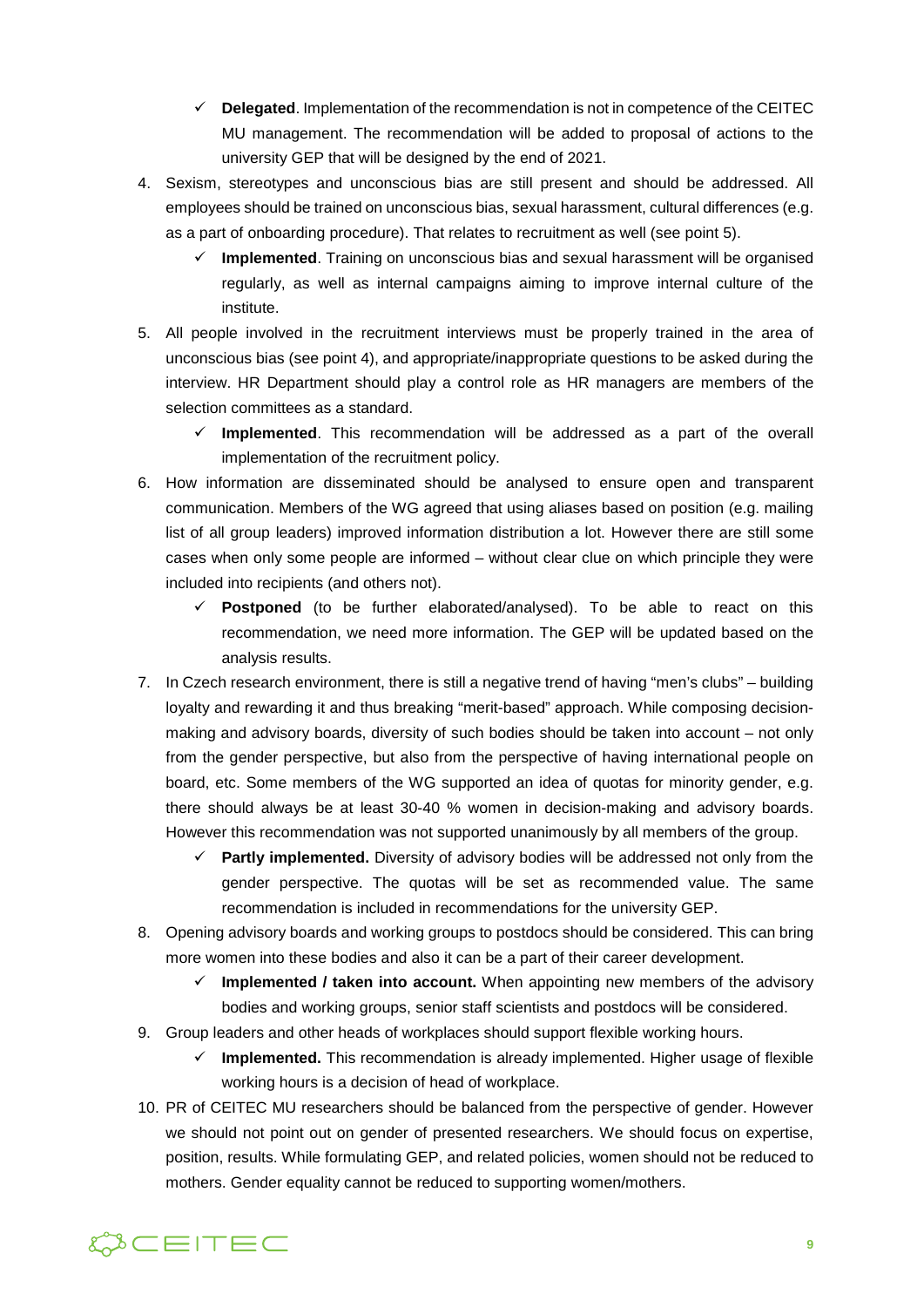#### **Implemented** into GEP.

11. WG appreciated that some meetings are organised in defined time slots (e.g. Group leaders' meeting starts always at 2 p.m., based on requirements of group leaders who have caring responsibilities), not starting later than in 3 p.m. This policy should be widened as a general principle.

#### **Taken into account.**

- 12. Parking slots for parents of small children should be offered as it is very demanding to ensure all the logistics related to commuting to work and taking children to/from kindergarten.
	- **Partially implemented.** This recommendation faces to spatial options. The institute will search for all possible options how to make commuting to the campus more convenient by all means of transportation.
- 13. Monitoring, reporting and regular assessment of gender-disaggregated data should be further broadened.
	- **Implemented.**

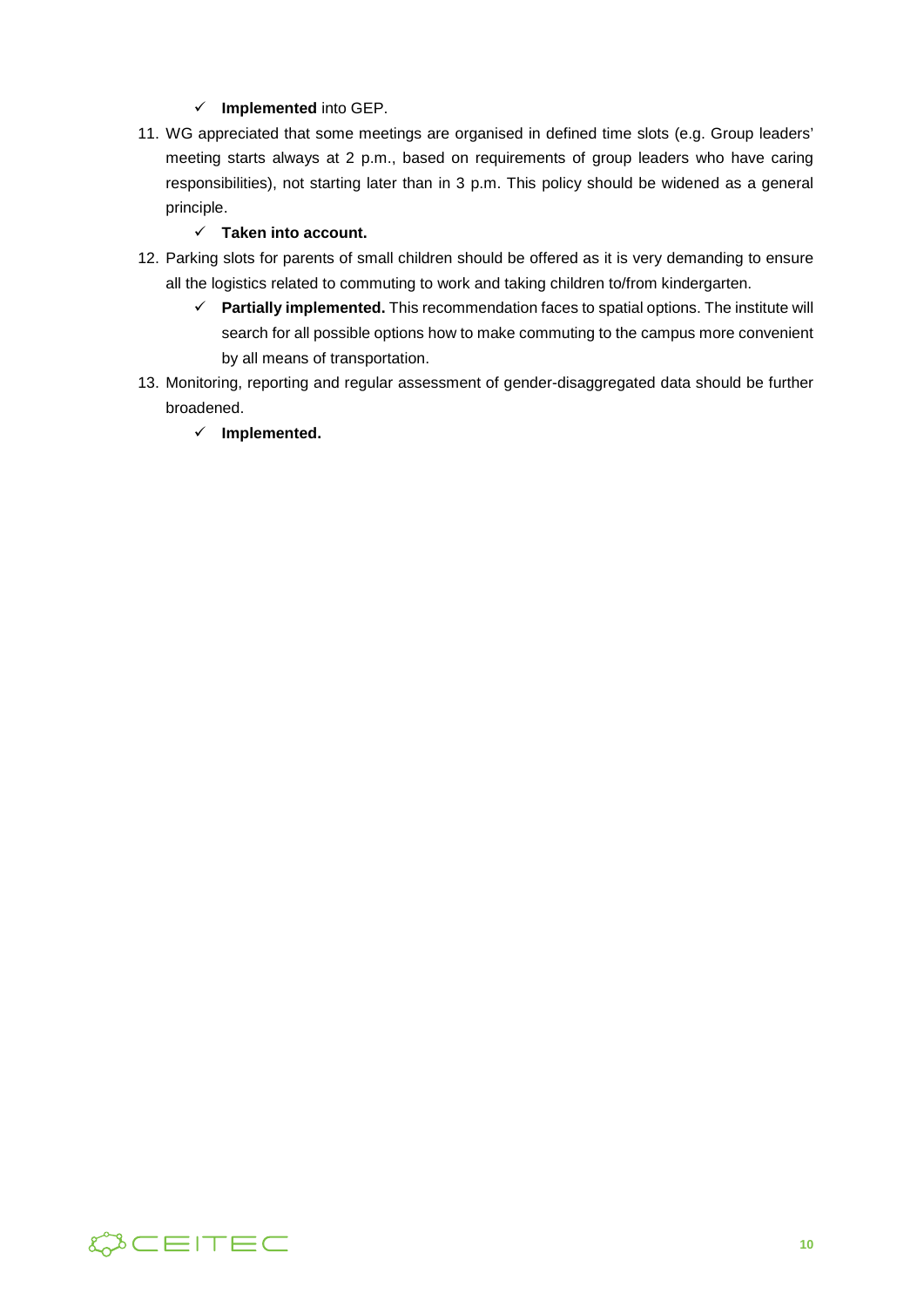### **4. PLAN OF ACTIONS**

Following trends and priorities in the area of gender equality and equal opportunities, reflecting presented quantitative data and qualitative inputs, the GEP III defines five areas of intervention that are further developed into goals, specific measures and actions. All actions are specified with key indicators (target values where relevant), deadline, responsibility and budget allocation.

#### **Aim of the GEP actions are:**

- 1. Institutional and cultural change supporting the best talents in an unbiased way
- 2. Improving the presence, participation, and progression of women in science
- 3. Improving gender balance in Institute's leadership and advisory bodies
- <span id="page-10-0"></span>4. Providing open, fair, transparent, inclusive and safe working environment
- 5. Bringing intersectional approach to gender mainstreaming at the Institute
- 6. Addressing sex and gender dimension in research content and training

#### **Areas of intervention:**

- 1. Governance, internal culture, monitoring and reporting system
- 2. Recruitment and career progression (development)
- 3. Working conditions, work-life balance
- 4. Sexual harassment and bullying
- 5. Sex/Gender dimension in research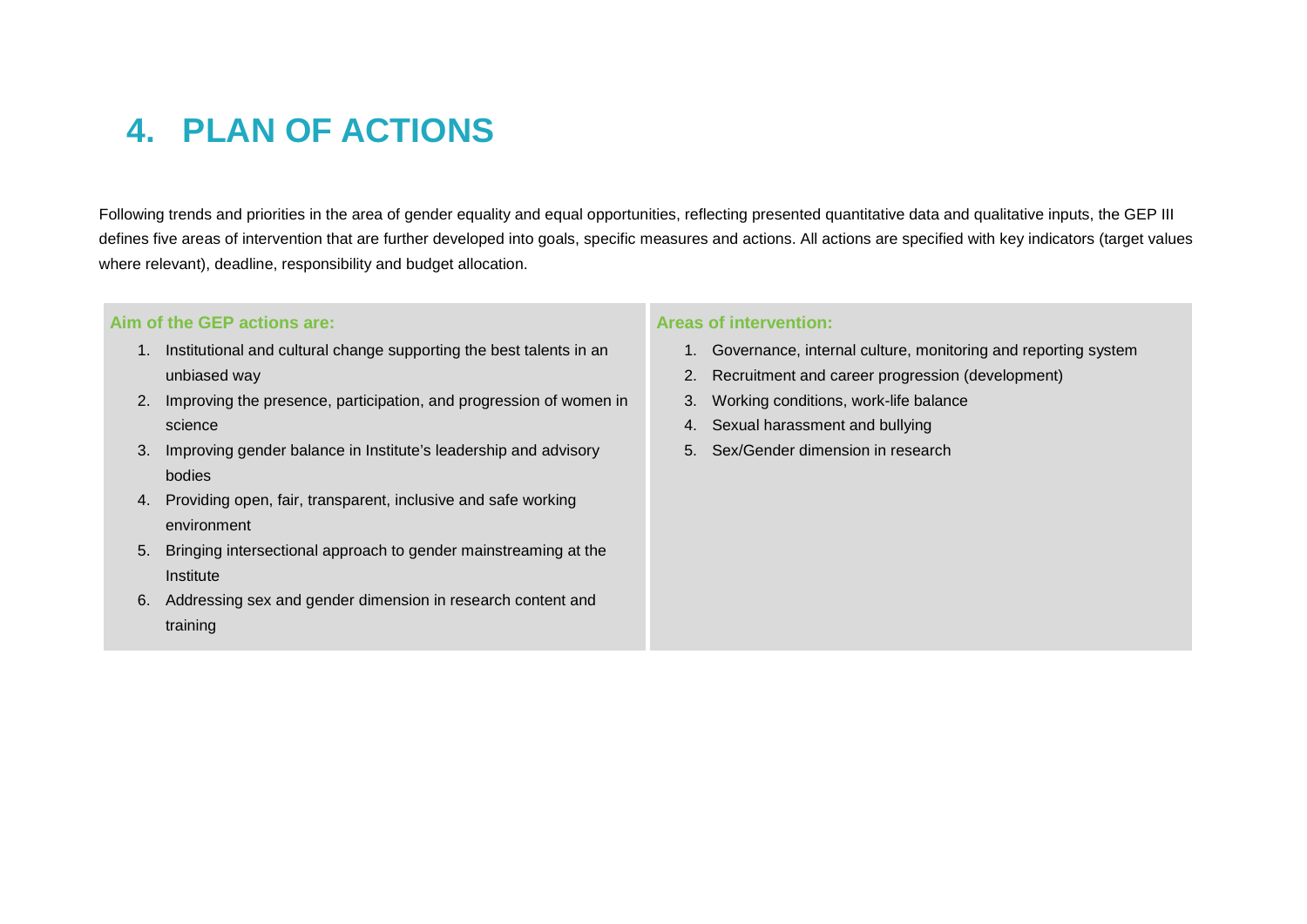### **ACTION PLAN 2021-2023**

| Area of<br><i>intervention</i>                                            | <b>Goal</b>                                                                                                                                                                                            | <b>Priority measures and activities</b>                                                                                                                                                                                                                                                                                                                                                                                                                                                                                                                                                                                                                                                                                                                                                                    | <b>Deadline</b>                                                                                 | <b>Responsibility</b>     | Indicator(s) /<br><b>Outcome(s) / Target(s)</b>                                                                                                                                                                                                                                                                                                                                                                                                                                                                                                                                                                     | <b>Indicative budget</b><br>allocation (excl.<br>personnel costs) |
|---------------------------------------------------------------------------|--------------------------------------------------------------------------------------------------------------------------------------------------------------------------------------------------------|------------------------------------------------------------------------------------------------------------------------------------------------------------------------------------------------------------------------------------------------------------------------------------------------------------------------------------------------------------------------------------------------------------------------------------------------------------------------------------------------------------------------------------------------------------------------------------------------------------------------------------------------------------------------------------------------------------------------------------------------------------------------------------------------------------|-------------------------------------------------------------------------------------------------|---------------------------|---------------------------------------------------------------------------------------------------------------------------------------------------------------------------------------------------------------------------------------------------------------------------------------------------------------------------------------------------------------------------------------------------------------------------------------------------------------------------------------------------------------------------------------------------------------------------------------------------------------------|-------------------------------------------------------------------|
| Governance,<br>internal culture.<br>monitoring and<br>reporting<br>system | 1. CEITEC MU will continue<br>in actions aiming to<br>increase the<br>representation of women<br>in decision-making and<br>advisory bodies and will<br>always consider the<br>diversity of such bodies | Composition of decision-making and<br>advisory bodies will be monitored and<br>reported. We will focus on evaluation of<br>long-term trends of women<br>participation. A participation of<br>international staff will be monitored and<br>improved as well.<br>An option to appoint senior researchers<br>postdocs (not only group leaders) as<br>members of institute's committees will<br>be considered to increase a presence<br>of women in advisory bodies.<br>Focus will be put on increase of gender<br>sensitiveness and awareness on equal<br>opportunities of all members of the<br>institute's bodies (both men and<br>women).<br>We aim to use intersectional approach<br>here as well (mostly monitoring<br>representation of international<br>employees and junior/senior group<br>leaders). | Annually<br>4Q 2021<br>(in the<br>occasion of<br>members'<br>appointment)<br>4Q 2023<br>1Q 2022 | Head of Director's Office | <b>INDICATORS:</b><br>share of men and<br>women in the<br>management,<br>Director's Board,<br>Scientific Board.<br>and all advisory<br>committees:<br>2)<br>share of<br>international<br>employees in the<br>Director's Board,<br>Scientific Board and<br>all advisory<br>committees:<br>3)<br>share of junior and<br>senior group<br>leaders in decision-<br>making and<br>advisory bodies.<br><b>DESIRED TARGET</b><br><b>VALUES:</b><br>Minority gender is<br>represented at least by<br>25 % of members in<br>individual bodies.<br>Share of international<br>employees in advisory<br>bodies is at least 25 %. | 0 CZK                                                             |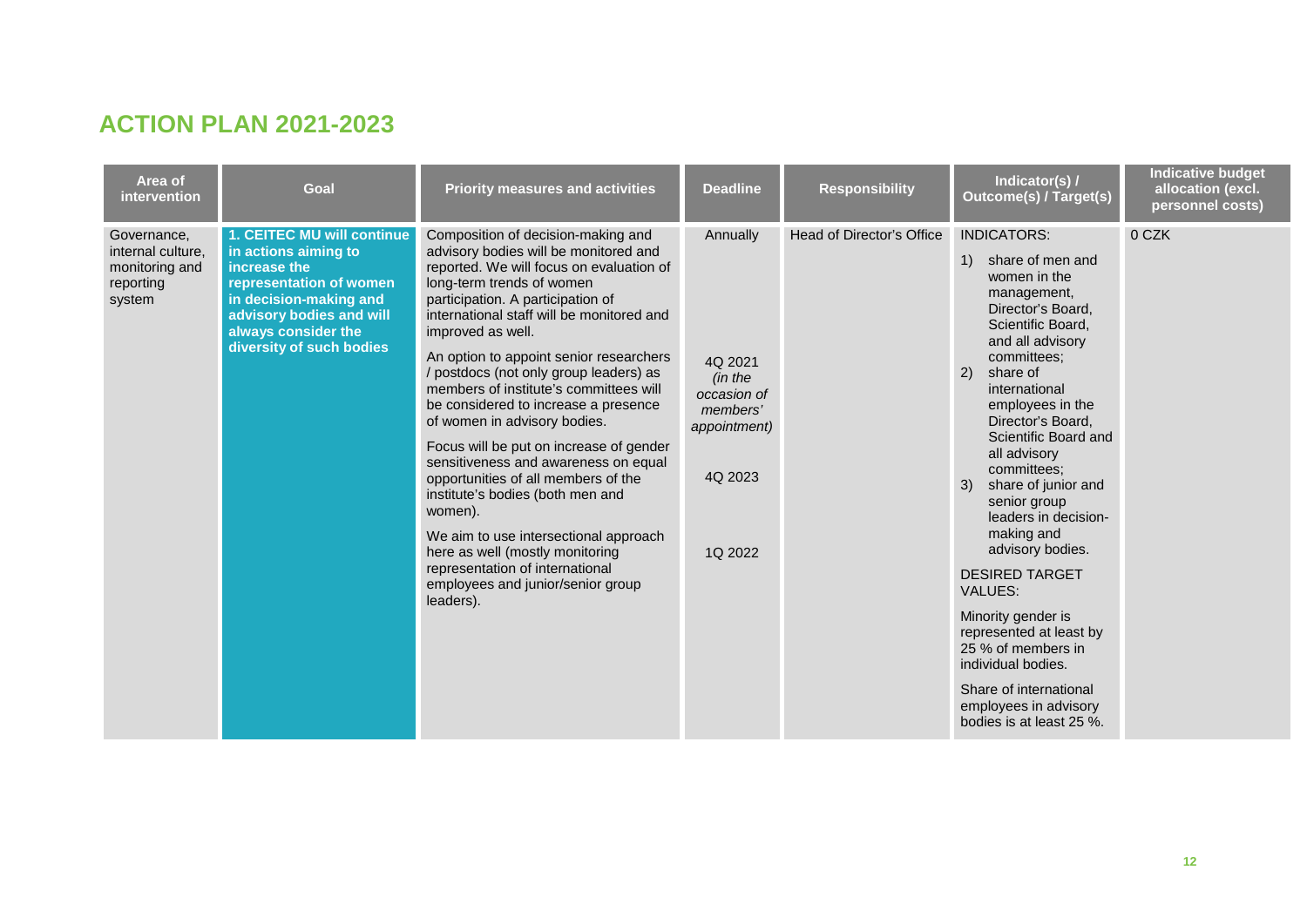| Governance,<br>internal culture,<br>monitoring and<br>reporting<br>system | 2. The Institute will further<br>extend amount of gender-<br>disaggregated data that<br>are reported to the<br>management and<br>assessed from the<br>perspective of gender<br>equality.<br>Data will be used for<br>detailed analysis and<br>formulation of future<br>actions and measures. | Annual monitoring of gender-<br>disaggregated data, including analysis<br>of long-term trends. We aim to extend<br>data that are reported and assessed<br>from the perspective of gender equality.<br>All administrative departments will be<br>invited to workshops with the aim to<br>identify data that are worth to be<br>monitored as gender-disaggregated.<br>Monitoring will include also<br>disaggregation based on international<br>staff share/participation.                                                                                                                                                                                                                                                                                                                                               | $1Q - data$<br>$2Q -$<br>analytical<br>report<br>(annually)<br>3Q 2022<br>(workshop)<br>4Q 2021<br>(extended<br>data reports) | Head of Director's Office<br>In close cooperation and<br>inputs from all admin<br>departments. | <b>INDICATORS:</b><br>leaky pipeline data;<br>1)<br>2)<br>data from<br>recruitment<br>procedures:<br>3)<br>pre-award and<br>post-award grants-<br>related data;<br>4)<br>awards:<br>5)<br>training data;<br>6)<br>other HR data;<br>7)<br>research<br>performance data;<br>8)<br>PR data.<br>To be specified after the<br>workshops.                                                                                                                                     | 0 CZK                                                                                                                                                                                                                                                                                                                                      |
|---------------------------------------------------------------------------|----------------------------------------------------------------------------------------------------------------------------------------------------------------------------------------------------------------------------------------------------------------------------------------------|-----------------------------------------------------------------------------------------------------------------------------------------------------------------------------------------------------------------------------------------------------------------------------------------------------------------------------------------------------------------------------------------------------------------------------------------------------------------------------------------------------------------------------------------------------------------------------------------------------------------------------------------------------------------------------------------------------------------------------------------------------------------------------------------------------------------------|-------------------------------------------------------------------------------------------------------------------------------|------------------------------------------------------------------------------------------------|--------------------------------------------------------------------------------------------------------------------------------------------------------------------------------------------------------------------------------------------------------------------------------------------------------------------------------------------------------------------------------------------------------------------------------------------------------------------------|--------------------------------------------------------------------------------------------------------------------------------------------------------------------------------------------------------------------------------------------------------------------------------------------------------------------------------------------|
| Governance,<br>internal culture,<br>monitoring and<br>reporting<br>system | 3. Gender sensitive<br>communication will be<br>used across the institute<br>to improve working<br>environment and internal<br>culture<br>(HR Award, no. 66)<br>#PR<br>#recruitment<br>#culture                                                                                              | For the upcoming period, we want to<br>define an institutional gender-<br>sensitive communication policy that<br>will serve not only a PR and<br>communication specialist, but all<br>employees of the institute (e. g. grant<br>officers while writing grant applications,<br>HR managers while communicating<br>with employees and with candidates for<br>a position, etc.).<br>Following the policy formulation, a<br>training for employees on gender-<br>sensitive communication principles<br>will be organised. The workshop will be<br>organised regularly on annual basis as<br>a part of institute's training for<br>employees.<br>Website, social media accounts and<br>official documents will be continuously<br>reviewed and edited from the<br>perspective of using gender-sensitive<br>communication. | 4Q 2021<br>4Q 2021<br>(first training)<br>Annually<br>$3Q -$<br>annually                                                      | Director's Office<br>In close cooperation<br>with the Communication<br>Department              | <b>INDICATORS:</b><br>1)<br>gender-sensitive<br>communication<br>policy (document);<br>2)<br>training for<br>employees on<br>gender sensitive<br>communication;<br>3)<br>number of<br>participants of the<br>workshop on<br>gender sensitive<br>communication;<br>train-the-trainer<br>4)<br>workshop on<br>gender sensitive<br>communication; at<br>least two persons<br>trained;<br>regular analytical<br>5)<br>report of web and<br>social media<br>presentation/comm | 0 CZK<br>We expect the training<br>to be provided by<br><b>National Contact Centre</b><br>"Gender and Science"<br>as a part of their expert<br>services. In long run, we<br>aim to be able to<br>perform the training for<br>employees internally,<br>based on organisation of<br>train-the-trainer<br>workshop for at least 2<br>persons. |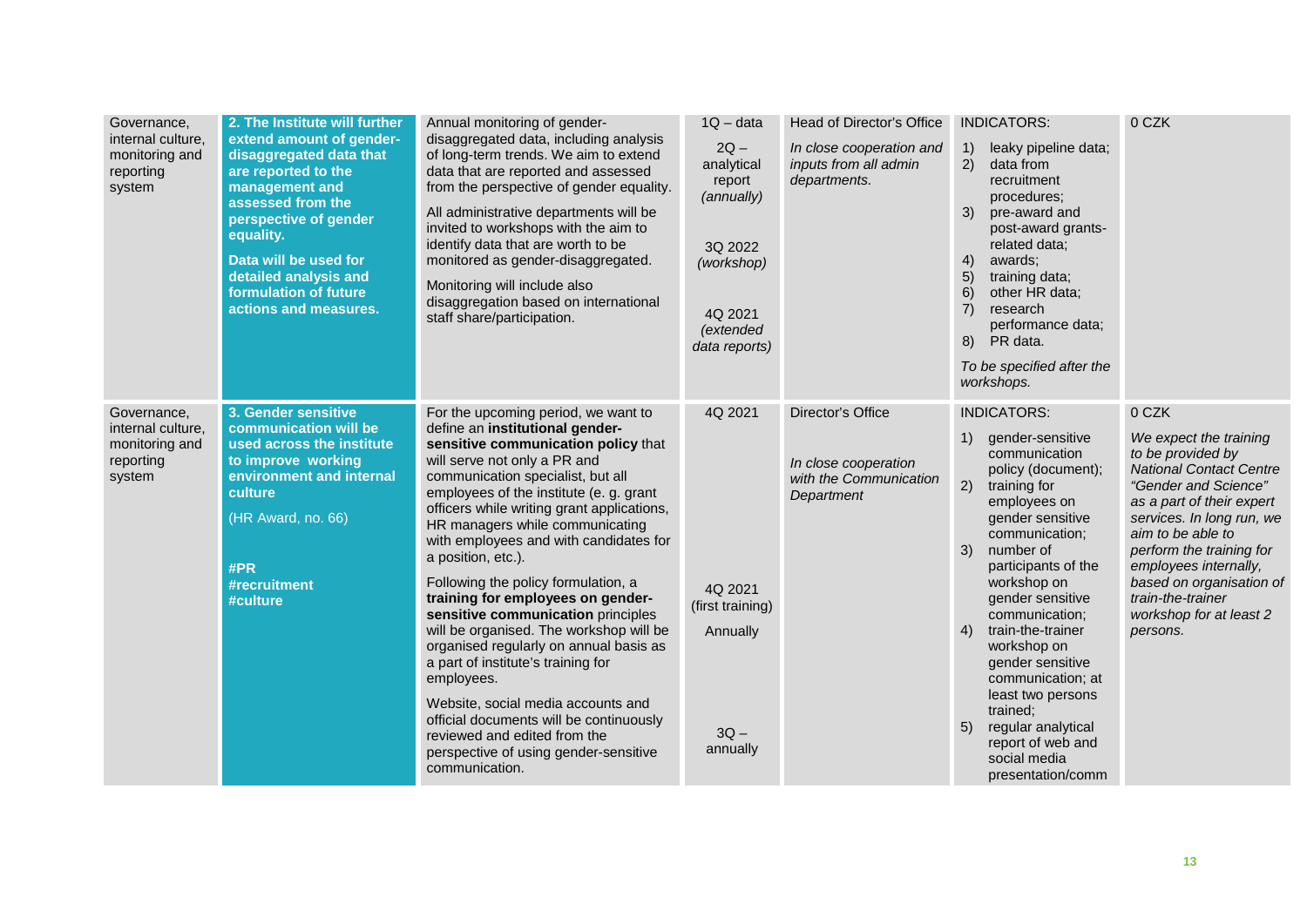|                                                                           |                                                                                                                                                                        | While developing and implementing<br>sensitive communication policy, the<br>intersectional approach will be used.                                                                                                                                                                                                                                                                                                                                                                                                                                                                               |                                                                       |                                                              | unication (every 1-2<br>years).<br><b>DESIRED TARGET</b><br><b>VALUES:</b><br>30 employees will<br>participate in the training<br>2 internal experts on<br>gender sensitive<br>communication                                                                                                                                                                                                             |                       |
|---------------------------------------------------------------------------|------------------------------------------------------------------------------------------------------------------------------------------------------------------------|-------------------------------------------------------------------------------------------------------------------------------------------------------------------------------------------------------------------------------------------------------------------------------------------------------------------------------------------------------------------------------------------------------------------------------------------------------------------------------------------------------------------------------------------------------------------------------------------------|-----------------------------------------------------------------------|--------------------------------------------------------------|----------------------------------------------------------------------------------------------------------------------------------------------------------------------------------------------------------------------------------------------------------------------------------------------------------------------------------------------------------------------------------------------------------|-----------------------|
| Governance,<br>internal culture.<br>monitoring and<br>reporting<br>system | 4. The Institute will<br>promote positive role<br>models in science in the<br>context of equal<br>opportunities, making<br>minority groups in<br>academia more visible | Presentation of positive "role models"<br>and "family cases" from the perspective<br>of equal opportunities, making minority<br>groups in academia more visible.<br>Communication of topics such as work-<br>life balance, career in<br>research/academia, and mental health<br>issues. Such topics should be<br>presented both while presenting women<br>and men.<br>PR data report will be reviewed from<br>the perspective of gender-<br>disaggregated data.<br>We will use the opportunity of<br>International Day of Women and Girls<br>in Science to perform PR campaign in<br>this area. | Annually<br>Annually<br>2Q 2022<br>Annually                           | <b>Communications Lead</b>                                   | <b>INDICATORS:</b><br>Articles, interviews<br>1)<br>and other<br>campaigns<br>promoting positive<br>role models;<br>PR data segregated<br>(2)<br>by gender - number<br>of press releases,<br>media appearance.<br><b>DESIRED TARGET</b><br><b>VALUES:</b><br>At least three interviews<br>covering also a topic of<br>women in science, work-<br>life balance, equal<br>opportunities, etc. per<br>year. | 0 CZK                 |
| Recruitment<br>and career<br>progression<br>(development)                 | 5. Increasing the number<br>of female applicants for<br>group leader position and<br>the offer acceptance rate                                                         | Gender sensitive communication will be<br>used in the whole process of recruiting<br>new employees. A training will be<br>organised and training guidelines<br>distributed.                                                                                                                                                                                                                                                                                                                                                                                                                     | Ongoing<br>activity<br>(group<br>leader<br>position is<br>opened app. | Director's Office,<br>Scientific Secretary, HR<br>Department | <b>INDICATORS:</b><br>Share of<br>1)<br>women/men in<br>individual stages of<br>the recruitment<br>procedure (for<br>positions according                                                                                                                                                                                                                                                                 | 70 000 CZK (training) |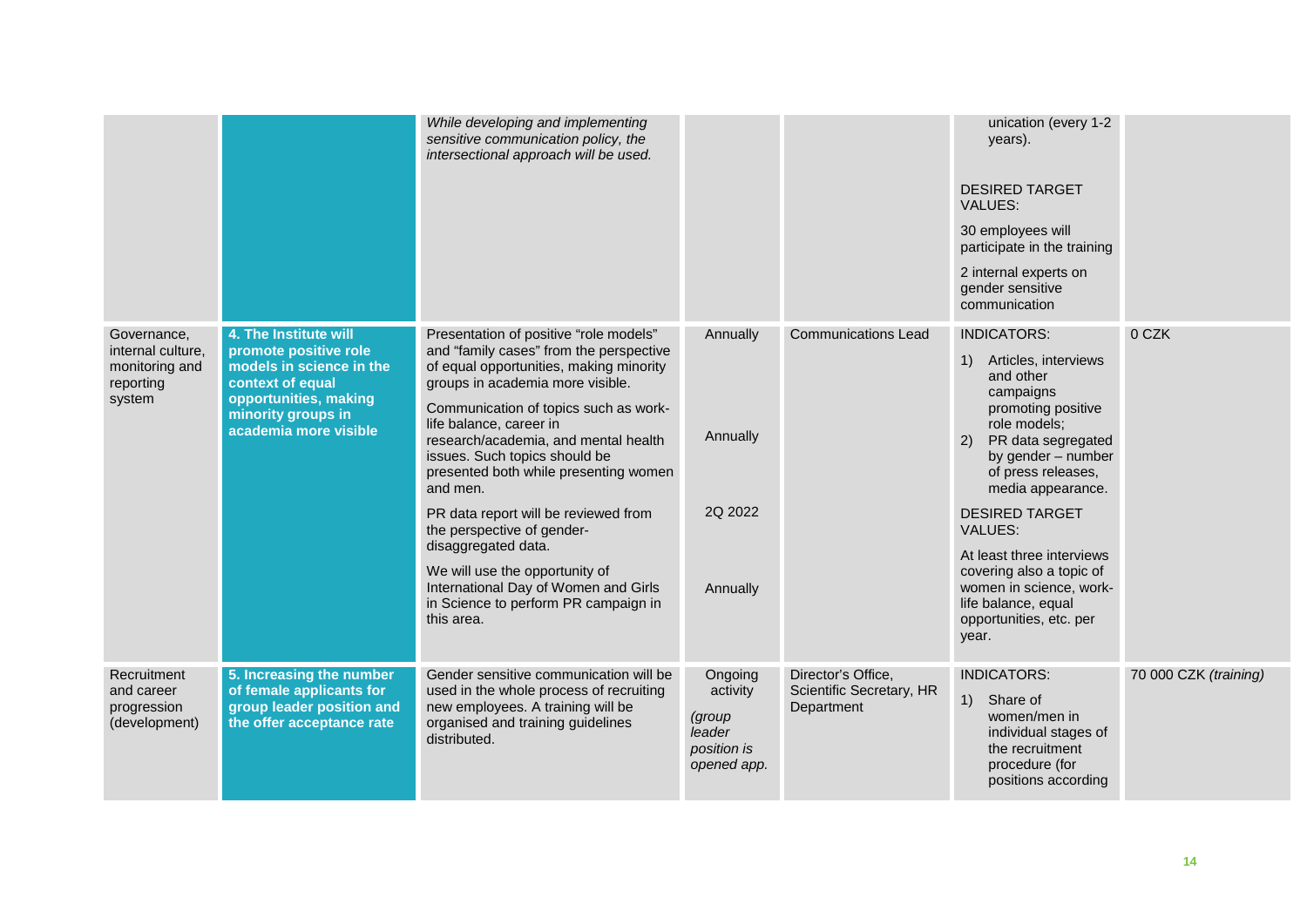|                                                           |                                                                                                                                                                                                      | Specifically HR managers will<br>participate training on gender sensitive<br>communication.<br>Headhunting methods to find and invite<br>more female candidates for group<br>leader's position will be used.<br>While opening position of group leader,<br>specific campaign supporting women to<br>apply will be launched.<br>Unconscious bias training for<br>recruitment committee members (and<br>other employees) will be repeated.<br>Employees' benefits will be reviewed<br>from the perspective of how to attract<br>candidates with caring responsibilities.<br>Organisations of women in research will<br>be explored and used to find more<br>female candidates and to share our<br>adverts.<br>Dual career opportunities will be<br>explored and potentially used to attract | once per 2<br>years) |                                                                                | to the career<br>system).<br>Number of HR<br>(2)<br>managers<br>participating training<br>on gender sensitive<br>communication.<br>Number of<br>3)<br>unconscious bias<br>training participants.<br><b>DESIRED TARGET</b><br><b>VALUES:</b><br>At least two candidates<br>representing minority<br>gender will be invited to<br>interview for group<br>leader position. |                                                                                |
|-----------------------------------------------------------|------------------------------------------------------------------------------------------------------------------------------------------------------------------------------------------------------|-------------------------------------------------------------------------------------------------------------------------------------------------------------------------------------------------------------------------------------------------------------------------------------------------------------------------------------------------------------------------------------------------------------------------------------------------------------------------------------------------------------------------------------------------------------------------------------------------------------------------------------------------------------------------------------------------------------------------------------------------------------------------------------------|----------------------|--------------------------------------------------------------------------------|-------------------------------------------------------------------------------------------------------------------------------------------------------------------------------------------------------------------------------------------------------------------------------------------------------------------------------------------------------------------------|--------------------------------------------------------------------------------|
| Recruitment<br>and career<br>progression<br>(development) | 6. Promote transparency of<br>recruitment practices -<br>website on Career at<br><b>CEITEC MU will be</b><br>available, including<br>information on our<br>recruitment procedure and<br><b>rules</b> | more candidates.<br>Website of CEITEC MU will offer a<br>transparent information regarding how<br>recruitment is organised. Recruitment<br>policy, together with related norms will<br>be published online. A "Career" section<br>will be launched both at consortial and<br>Institutional level, covering these<br>information.<br>A specific attention will be paid to<br>promote CEITEC MU as an employer<br>supporting equal opportunities,<br>inclusiveness and transparency (both in<br>recruiting and evaluating).                                                                                                                                                                                                                                                                 | 3Q 2021              | Director's Office in close<br>cooperation with<br>Communications<br>department | <b>DESIRED TARGET</b><br><b>VALUES:</b><br><b>CEITEC MU Career</b><br>section on the web<br>launched, including<br>recruitment policy and<br>related documents.                                                                                                                                                                                                         | <b>Budget for the website</b><br>facelift is separated from<br>the GEP budget. |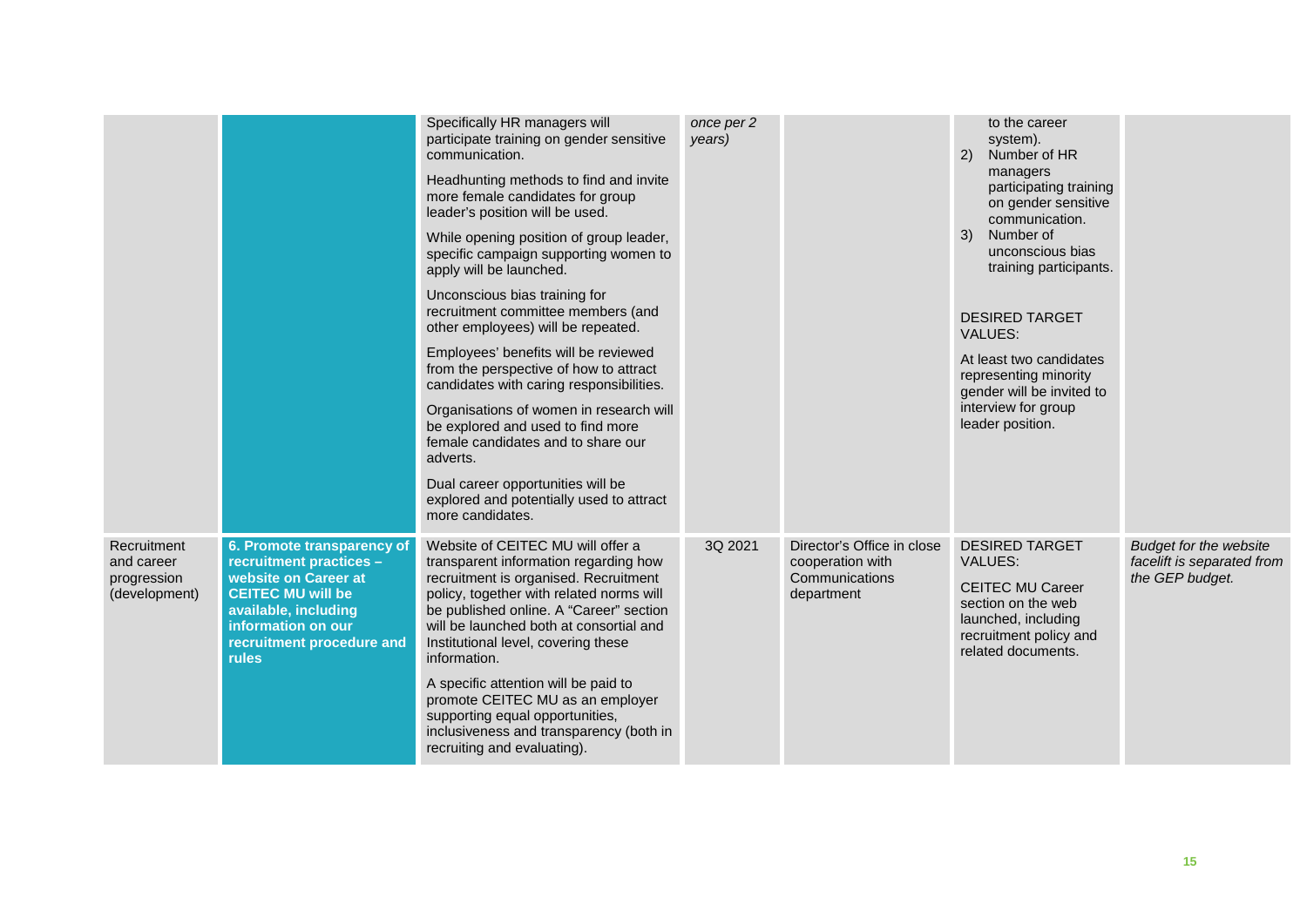| Recruitment<br>and career<br>progression<br>(development) | 7. Open, transparent and<br>merit-based recruitment<br>policy (OTM-R policy) will<br>be implemented, including<br>being formalised as a<br><b>Director's Measure with</b><br>relevant guidelines | Director's measure on recruitment will<br>be amended based on new<br>Recruitment Policy (2020).<br>As a part of the recruitment policy<br>implementation, these areas/measures<br>will be covered:<br>Advert templates using gender<br>sensitive communication<br>(including methodology for their<br>usage)<br>Training for HR managers on<br>gender sensitive communication<br>and advert templates preparation<br>List of standard interview<br>questions<br>Communication policy for<br>communication with candidates<br>and committee members<br>Composition of recruitment committees<br>for group leader, core facility head and<br>other managerial positions will be<br>monitored and reported regularly. | 4Q 2021<br>(Director's<br>measure)<br>1Q 2022<br>and then<br>annually | <b>HR Department</b><br>in close cooperation with<br>Director's Office and<br><b>Scientific Secretary</b> | <b>INDICATORS:</b><br>Director's measure<br>$\left( \begin{matrix} 1 \end{matrix} \right)$<br>on Recruitment<br>adopted.<br>Share of women<br>2)<br>and men in the<br>recruitment<br>committees.<br>Share of women<br>3)<br>and men in all<br>stages of the<br>recruitment<br>procedure.<br><b>DESIRED TARGET</b><br><b>VALUES:</b><br>At least 30 % of<br>1)<br>recruitment<br>committee<br>members will be<br>representatives of<br>minority gender.<br>2)<br>At least two<br>representatives of<br>minority gender<br>should be invited to<br>first round of the<br>recruitment<br>procedure.<br>All HR managers are<br>trained in the area of<br>gender sensitive<br>communication. | 0 CZK |
|-----------------------------------------------------------|--------------------------------------------------------------------------------------------------------------------------------------------------------------------------------------------------|--------------------------------------------------------------------------------------------------------------------------------------------------------------------------------------------------------------------------------------------------------------------------------------------------------------------------------------------------------------------------------------------------------------------------------------------------------------------------------------------------------------------------------------------------------------------------------------------------------------------------------------------------------------------------------------------------------------------|-----------------------------------------------------------------------|-----------------------------------------------------------------------------------------------------------|-----------------------------------------------------------------------------------------------------------------------------------------------------------------------------------------------------------------------------------------------------------------------------------------------------------------------------------------------------------------------------------------------------------------------------------------------------------------------------------------------------------------------------------------------------------------------------------------------------------------------------------------------------------------------------------------|-------|
|-----------------------------------------------------------|--------------------------------------------------------------------------------------------------------------------------------------------------------------------------------------------------|--------------------------------------------------------------------------------------------------------------------------------------------------------------------------------------------------------------------------------------------------------------------------------------------------------------------------------------------------------------------------------------------------------------------------------------------------------------------------------------------------------------------------------------------------------------------------------------------------------------------------------------------------------------------------------------------------------------------|-----------------------------------------------------------------------|-----------------------------------------------------------------------------------------------------------|-----------------------------------------------------------------------------------------------------------------------------------------------------------------------------------------------------------------------------------------------------------------------------------------------------------------------------------------------------------------------------------------------------------------------------------------------------------------------------------------------------------------------------------------------------------------------------------------------------------------------------------------------------------------------------------------|-------|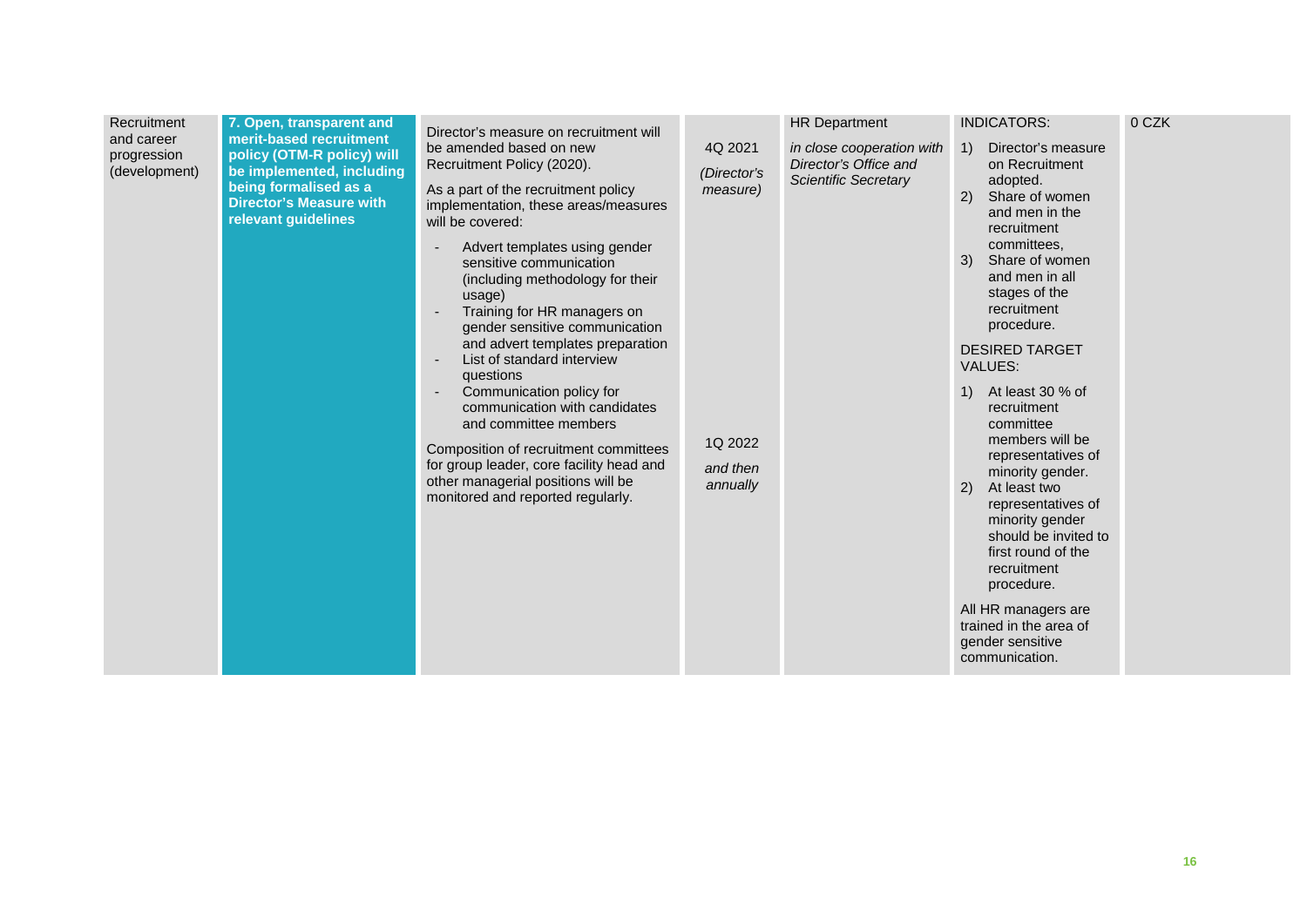| Recruitment<br>and career<br>progression<br>(development) | 8. Information services for<br>applicants for a position at<br><b>CEITEC MU will be</b><br>professional, covering also<br>information about work-life<br>balance, childcare<br>facilities, social benefits,<br>etc. Providing these<br>information is not a part of<br>interview and assessment<br>of the candidate. | HR department will prepare an<br>information sheet/brochure about work-<br>life balance aspects of the work,<br>childcare facilities, social benefits to be<br>included when sending out offers or<br>handed to candidates during on-site<br>interviews.<br>HR managers will provide additional<br>information if required by the candidate.                                                                                                                                                                                                                                                                                                       | 3Q 2023 | <b>HR Department</b> | <b>INDICATORS:</b><br>Information brochure<br>issued.                                                                                                                                                                                                                      | 0 CZK |
|-----------------------------------------------------------|----------------------------------------------------------------------------------------------------------------------------------------------------------------------------------------------------------------------------------------------------------------------------------------------------------------------|----------------------------------------------------------------------------------------------------------------------------------------------------------------------------------------------------------------------------------------------------------------------------------------------------------------------------------------------------------------------------------------------------------------------------------------------------------------------------------------------------------------------------------------------------------------------------------------------------------------------------------------------------|---------|----------------------|----------------------------------------------------------------------------------------------------------------------------------------------------------------------------------------------------------------------------------------------------------------------------|-------|
| Working<br>conditions.<br>work-life<br>balance            | 9. Employees will be<br>offered with a complex and<br>professional information<br>resources and<br>consultation services in<br>the area of working<br>conditions, work-life<br>balance, maternity/parental<br>leave and return to work,<br>etc.                                                                      | HR department aims to provide<br>employees with an information service,<br>covering areas of working conditions,<br>work-life balance, maternity/parental<br>leave and return to work. Such service<br>contains a basic set of regularly<br>updated information brochures and<br>individual consultations for specific<br>cases not covered by the brochures.<br>Information brochures for employees<br>will be updated on regular basis and will<br>have these thematic focuses: (1)<br>Maternity and parental leave, (2) Grants<br>and parenthood (in cooperation with the<br>Grant Office), (3) Available babysitting<br>options for employees. | 3Q 2023 | <b>HR Department</b> | <b>INDICATORS:</b><br>Number of<br>1)<br>information<br>brochures.<br><b>DESIRED TARGET</b><br><b>VALUES:</b><br>All employees leaving<br>for the<br>maternity/parental leave<br>receive a standardized<br>set of information.                                             | 0 CZK |
| Working<br>conditions,<br>work-life<br>balance            | 10. We will support our<br>employees before and<br>after leave periods<br>(maternity leave, parental<br>leave, care for close<br>relative leave) to ensure<br>smooth transition between<br>work and leave period                                                                                                     | HR department will establish a regular<br>procedure of providing support of<br>employees and heads of workplaces in<br>the situation when employee prepares<br>for his/her maternity/parental leave and<br>returning from it. The check-list already<br>prepared as a part of the WLB Project<br>will be used.<br>Setting a concrete "return plan" is a<br>responsibility of head of workplace in<br>cooperation with leaving employee.<br>Heads of workplaces will be offered                                                                                                                                                                     | 3Q 2022 | <b>HR Department</b> | <b>INDICATORS:</b><br>Heads of workplaces<br>and employees leaving<br>for maternity/parental<br>leave will receive a<br>template of check-list<br>with recommended<br>steps before leave,<br>before return to work<br>and after return to work<br>after maternity/parental | 0 CZK |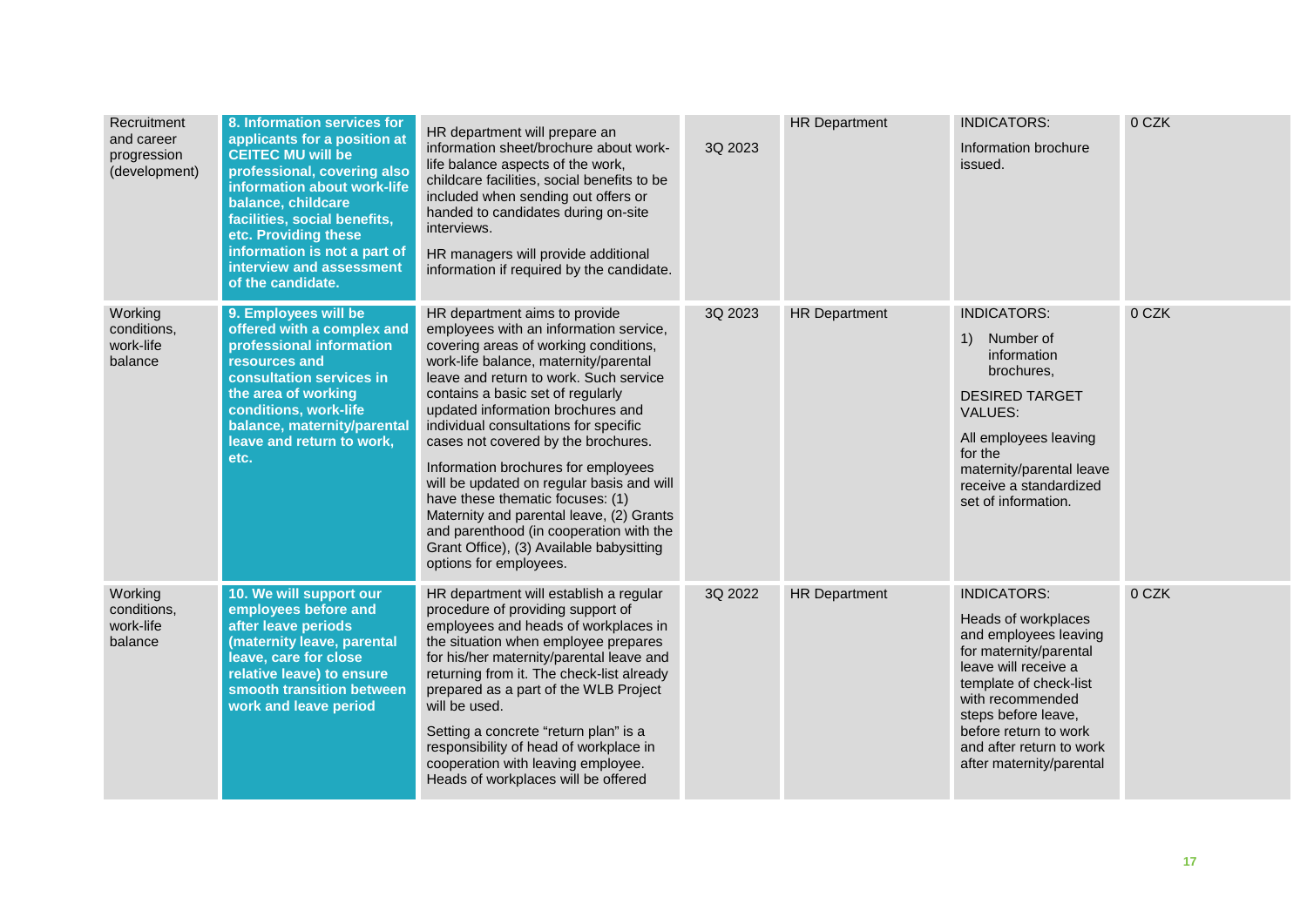|                                                |                                                                                                                                                                                                          | with a consultation if required how to<br>approach this situation.<br>Promotion of return plans among heads<br>of workplace and employees will be<br>implemented to show mutual benefits of<br>this tool.<br>HR Department will provide individual<br>help to employees returning to work<br>after maternity/parental leave (analysis<br>of individual needs).<br>Preparation of guidelines (brochure) for<br>employees returning to work after<br>maternity/parental leave.<br>We will use a full advantage of the<br>university MUNI Career Restart grant<br>support scheme (GAMU). An active<br>promotion to the target group will be<br>ensured by Grant Office and HR<br>Department. |                                                    |                                                                               | leave. (Number of<br>cases)                                                                                                          |       |
|------------------------------------------------|----------------------------------------------------------------------------------------------------------------------------------------------------------------------------------------------------------|-------------------------------------------------------------------------------------------------------------------------------------------------------------------------------------------------------------------------------------------------------------------------------------------------------------------------------------------------------------------------------------------------------------------------------------------------------------------------------------------------------------------------------------------------------------------------------------------------------------------------------------------------------------------------------------------|----------------------------------------------------|-------------------------------------------------------------------------------|--------------------------------------------------------------------------------------------------------------------------------------|-------|
| Working<br>conditions,<br>work-life<br>balance | 11. The Institute will<br>continue in promotion and<br>implementation of the<br>institutional WLB policy<br>and raise awareness<br>importance of work-life<br>balance, including mental<br>health issues | WLB policy will be updated/reviewed<br>based on employees' feedback.<br>Heads of workplace will be supported to<br>take a full advantage of using measures<br>such as flexible working hours, home-<br>office (see WLB policy) for their team<br>members.<br>We will use a full potential of university<br>kindergarten Elánek that is available<br>close to the campus Bohunice. HR<br>Department will provide information<br>about the facility to the target group of<br>fresh parents (including employees<br>leaving for the maternity/parental<br>leave).                                                                                                                           | 2022<br>Ongoing<br>(to be<br>specified)<br>Ongoing | <b>HR Department</b><br>(in cooperation with<br>Communications<br>department) | <b>INDICATORS:</b><br>1)<br><b>Updated WLB</b><br>Policy.<br>Data on part-time<br>2)<br>contracts.<br>Data on home-<br>3)<br>office. | 0 CZK |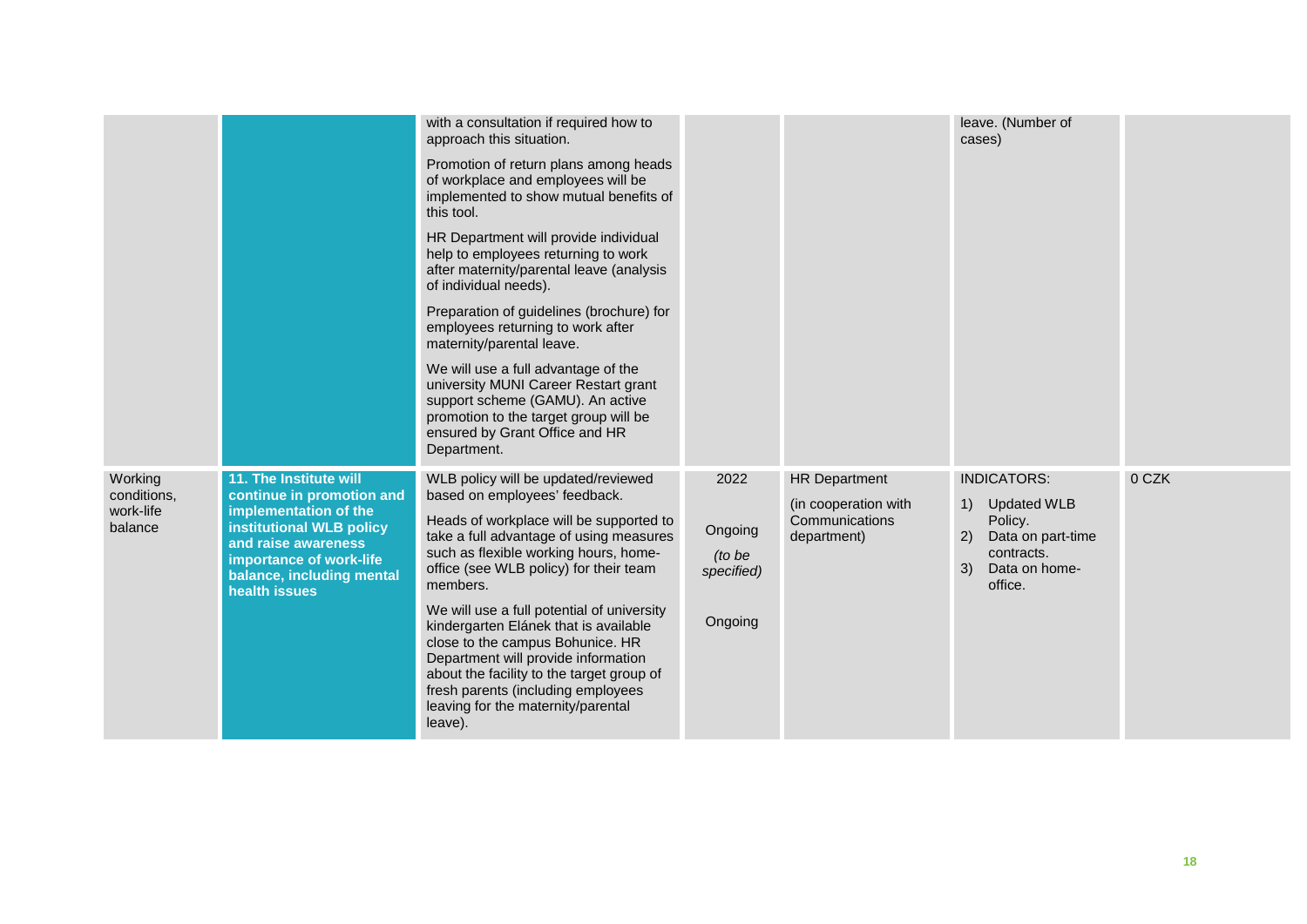| Working<br>conditions.<br>work-life<br>balance | 12. Building (family)<br>friendly working<br>environment and<br>community    | We will continue in organisation of<br>events for employees and their family<br>members, such as Children's Day, St.<br>Nicolas Day, Christmas Party, On bike<br>to work campaign, etc.<br>WLB Policy (reflecting the goal of<br>building (family) friendly working<br>environment and community. See goal<br>11.<br>We will support family networks,<br>including support for international<br>families to feel like home in Brno.<br>A special attention will be paid to<br>international staff so that they can feel<br>welcomed and as at home in Brno and<br>in CEITEC community. This is a part of<br>our well-established Welcome Service<br>for international staff.<br>We will focus on making commuting to<br>work as pleasant as possible while<br>respecting some limitations such as<br>limited number of parking slots. We will<br>consider all forms of commuting, such<br>as public transportation, walking,<br>running, cycling, by car. | Annually<br>3Q 2023 | Communication<br>Department | INDICATORS/OUTPUT<br>S:<br>Number of events<br>1)<br>for employees and<br>their family<br>members.<br>2)<br>Number of<br>participants.<br>Data on Welcome<br>3)<br>Service (feedback,<br>number of cases).   | <b>Budget for events for</b><br>employees and their<br>family members is<br>included in the overall<br>budget for institutional<br>events. |
|------------------------------------------------|------------------------------------------------------------------------------|-----------------------------------------------------------------------------------------------------------------------------------------------------------------------------------------------------------------------------------------------------------------------------------------------------------------------------------------------------------------------------------------------------------------------------------------------------------------------------------------------------------------------------------------------------------------------------------------------------------------------------------------------------------------------------------------------------------------------------------------------------------------------------------------------------------------------------------------------------------------------------------------------------------------------------------------------------------|---------------------|-----------------------------|--------------------------------------------------------------------------------------------------------------------------------------------------------------------------------------------------------------|--------------------------------------------------------------------------------------------------------------------------------------------|
| Working<br>conditions,<br>work-life<br>balance | 13. Analysis of wage<br>system from the<br>perspective of gender<br>equality | An analysis of wage levels will be<br>prepared, including gender pay gap<br>analysis. An external provider will be<br>considered to ensure high quality and<br>expert service.<br>(HR Award, action no. 38)<br>Based on the final report, the GEP<br>could be amended to react to the<br>results.                                                                                                                                                                                                                                                                                                                                                                                                                                                                                                                                                                                                                                                         | 2Q 2022             | <b>HR Department</b>        | INDICATORS/OUTPUT<br>S:<br>Gender pay gap<br>1)<br>analysis.<br><b>DESIRED TARGET</b><br><b>VALUES:</b><br>There is no statistically<br>significant difference in<br>wages of employees<br>caused by gender. | 100 000 CZK                                                                                                                                |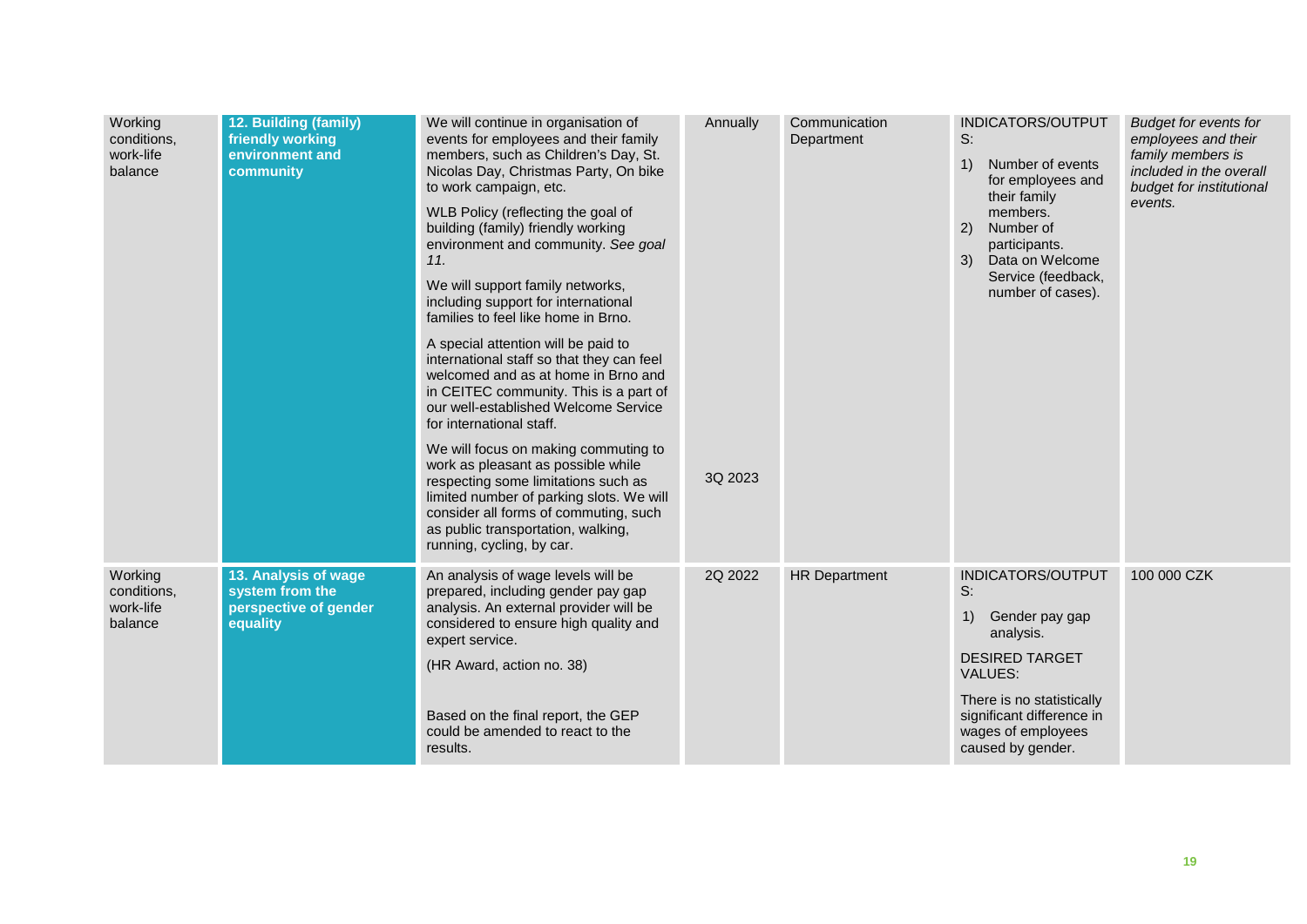| Sexual<br>harassment and<br>bullying | 14. Sexism, sexual<br>harassment and bullying<br>will be addressed to<br>promote safe and healthy<br>working environment | A 2018 report by the National<br><b>Academies of Sciences</b><br>(https://www.ncbi.nlm.nih.gov/books/NB<br>K507206/) found that sexual<br>harassment is the most common form<br>of bullying and harassment in scientific<br>research settings, and that gender<br>harassment is the most common form<br>of sexual harassment in these<br>situations. Together with our partners in<br>the EU-LIFE consortium (Working<br>Group on Gender Equality), we plan to<br>improve the existing policy/system in<br>place, including preparation of practise<br>guidelines on how to address bullying<br>and harassment.<br>We want (1) to clarify the definition of<br>gender harassment, (2) identify what<br>can be done to raise awareness and<br>prevent its occurrence, and (3) assess<br>how the Institute can effectively<br>respond to stop this type of<br>harassment, as well as any other type<br>of harassment, under the particularly<br>challenging circumstances (high<br>dependence on academic mentor and<br>project for career success) that trainees<br>and junior faculty in academic research<br>institutes face when being bullied or<br>harassed by a colleague.<br>To evaluate current situation, we aim to<br>do an anonymous survey (preferably<br>at the university level) that will be used<br>for formulation of next steps.<br>Appropriate working behaviour<br>course/training for all employees will<br>be included into the onboarding<br>(orientation) of new employees. The<br>training will cover topics of unconscious<br>bias, by stander effect, etc. | 1Q 2022<br>(theoretical<br>research)<br>4Q 2023<br>(system in<br>place and<br>implemented<br>Specific<br>time-<br>schedule will<br>be<br>formulated<br>by 3Q 2021. | Head of Director's Office<br><b>HR Department</b><br>As a part of the EU-LIFE<br>working group on<br>Gender Equality. | INDICATORS/OUTPUT<br>S:<br>Guidelines on how<br>1)<br>to address bullying<br>and sexual<br>harassment (code<br>of conduct);<br>(2)<br>update of<br>Work@CEITEC_M<br>U (sexual<br>harassment and<br>bullying section);<br>update of<br>3)<br>information<br>brochure for new<br>employees (sexual<br>harassment and<br>bullying topic);<br>4)<br>analysis and action<br>plan (sexual<br>harassment and<br>bullying topic);<br>anonymous staff<br>5)<br>survey focused on<br>sexual harassment<br>and bullying;<br>6)<br>training for<br>employees on<br>sexual harassment<br>and bullying<br>designed;<br>$\overline{7}$<br>number of<br>employees trained<br>in the area of<br>sexual harassment<br>and bullying. | 70 000 CZK (training of<br>employees on bystander<br>effect) in 2021/2022<br>academic year |
|--------------------------------------|--------------------------------------------------------------------------------------------------------------------------|--------------------------------------------------------------------------------------------------------------------------------------------------------------------------------------------------------------------------------------------------------------------------------------------------------------------------------------------------------------------------------------------------------------------------------------------------------------------------------------------------------------------------------------------------------------------------------------------------------------------------------------------------------------------------------------------------------------------------------------------------------------------------------------------------------------------------------------------------------------------------------------------------------------------------------------------------------------------------------------------------------------------------------------------------------------------------------------------------------------------------------------------------------------------------------------------------------------------------------------------------------------------------------------------------------------------------------------------------------------------------------------------------------------------------------------------------------------------------------------------------------------------------------------------------------------------------------------|--------------------------------------------------------------------------------------------------------------------------------------------------------------------|-----------------------------------------------------------------------------------------------------------------------|-------------------------------------------------------------------------------------------------------------------------------------------------------------------------------------------------------------------------------------------------------------------------------------------------------------------------------------------------------------------------------------------------------------------------------------------------------------------------------------------------------------------------------------------------------------------------------------------------------------------------------------------------------------------------------------------------------------------|--------------------------------------------------------------------------------------------|
|--------------------------------------|--------------------------------------------------------------------------------------------------------------------------|--------------------------------------------------------------------------------------------------------------------------------------------------------------------------------------------------------------------------------------------------------------------------------------------------------------------------------------------------------------------------------------------------------------------------------------------------------------------------------------------------------------------------------------------------------------------------------------------------------------------------------------------------------------------------------------------------------------------------------------------------------------------------------------------------------------------------------------------------------------------------------------------------------------------------------------------------------------------------------------------------------------------------------------------------------------------------------------------------------------------------------------------------------------------------------------------------------------------------------------------------------------------------------------------------------------------------------------------------------------------------------------------------------------------------------------------------------------------------------------------------------------------------------------------------------------------------------------|--------------------------------------------------------------------------------------------------------------------------------------------------------------------|-----------------------------------------------------------------------------------------------------------------------|-------------------------------------------------------------------------------------------------------------------------------------------------------------------------------------------------------------------------------------------------------------------------------------------------------------------------------------------------------------------------------------------------------------------------------------------------------------------------------------------------------------------------------------------------------------------------------------------------------------------------------------------------------------------------------------------------------------------|--------------------------------------------------------------------------------------------|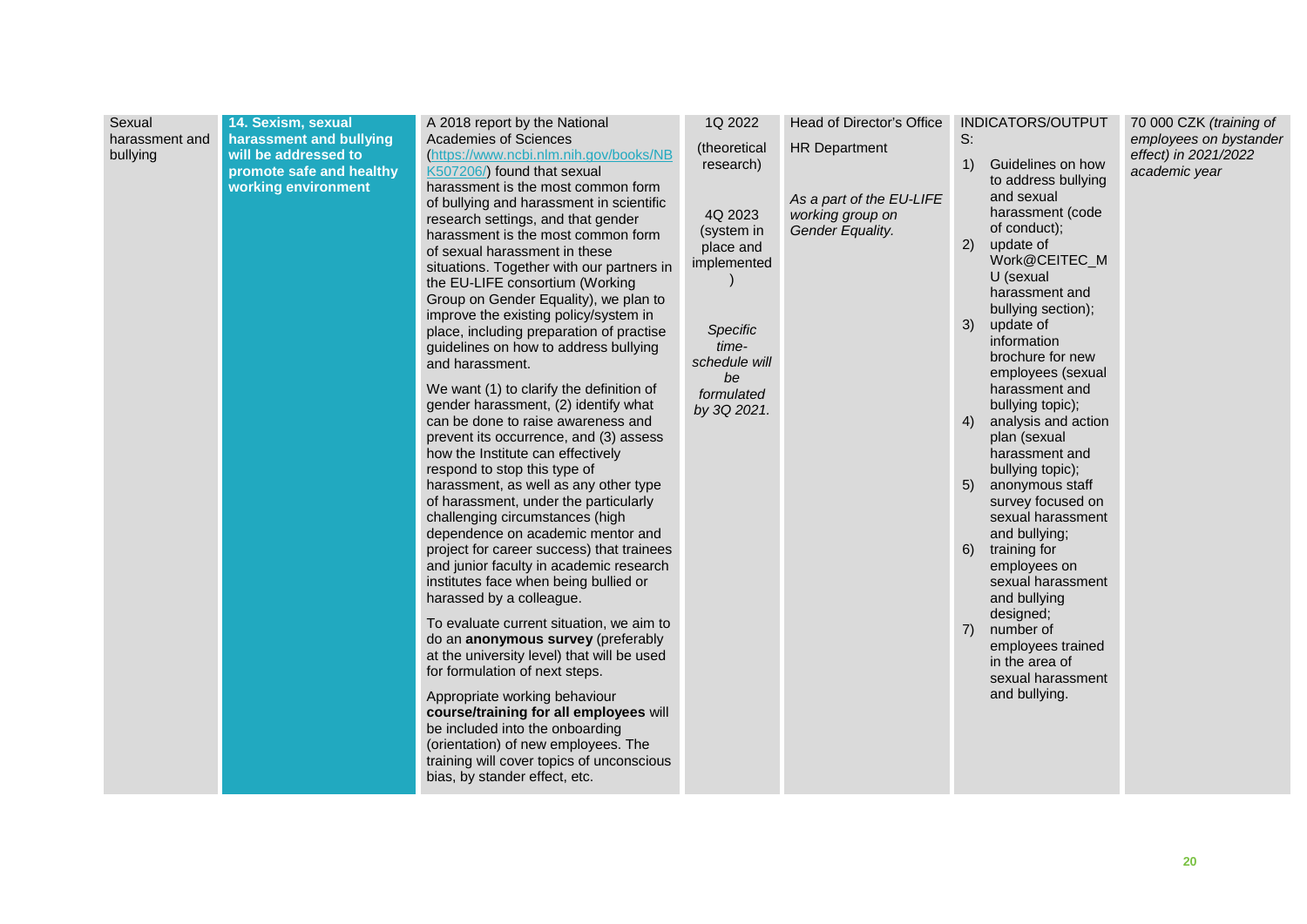|                                        |                                                                                                   | A contact person will be appointed<br>and trained to help in the case of sexual<br>harassment and/or bullying.<br>Raising awareness campaign will be<br>designed and launched as a part of<br>prevention against sexism, sexual<br>harassment and bullying.<br>Code of working behaviour (non-<br>scientific) will be formulated and<br>included into materials passed to new<br>employees as a part of onboarding<br>process.<br>Web pages will be enriched with a<br>section on sexual harassment and<br>bullying. |                                                |                                                                             |                                                                                                                                                                                                                                                                |                                                       |
|----------------------------------------|---------------------------------------------------------------------------------------------------|----------------------------------------------------------------------------------------------------------------------------------------------------------------------------------------------------------------------------------------------------------------------------------------------------------------------------------------------------------------------------------------------------------------------------------------------------------------------------------------------------------------------|------------------------------------------------|-----------------------------------------------------------------------------|----------------------------------------------------------------------------------------------------------------------------------------------------------------------------------------------------------------------------------------------------------------|-------------------------------------------------------|
| Sex/Gender<br>dimension in<br>research | 15. Implementation of<br>sex/gender dimension in<br>research in research<br>content and education | A mix of actions and events will be<br>organized to ensure sex/gender<br>dimension in research implementation:<br>Seminar on SGD for postdocs<br>1)<br>Finding guarantor of the PhD<br>2)<br>course for PhD students<br>3)<br>PhD course on SGD<br>Presentation on SGD for staff<br>4)<br>scientists and group leaders<br>We will take advantage of outcomes of<br>the LIBRA project, mainly online web<br>learning module.                                                                                          | 3Q 2021<br>2021<br>2022<br>2022                | Scientific Secretary and<br>Science and Innovations<br>Support Dept.        | <b>INDICATORS:</b><br>Number of seminars for<br>postdocs on SGD (and<br>number of participants)<br>Number of PhD courses<br>on SGD (and number of<br>trained PhD students)<br>Number of group<br>leaders and staff<br>scientists participating<br>event on SGD | 0 CZK                                                 |
| Intersectional<br>approach             | 16. Age management will<br>be explored and<br>established at CEITEC MU                            | An audit focused on age discrimination<br>/ age management issues will be<br>performed. Based on the audit results,<br>an action plan focused on age<br>management will be formulated and<br>added to the GEP.                                                                                                                                                                                                                                                                                                       | 2Q 2022<br>(audit)<br>4Q 2022<br>(action plan) | Deputy Director for<br>Administrative Matters,<br>Head of Director's Office | <b>OUTPUTS:</b><br>Analysis and Action<br>Plan.                                                                                                                                                                                                                | To be specified (and<br>approved by the<br>director). |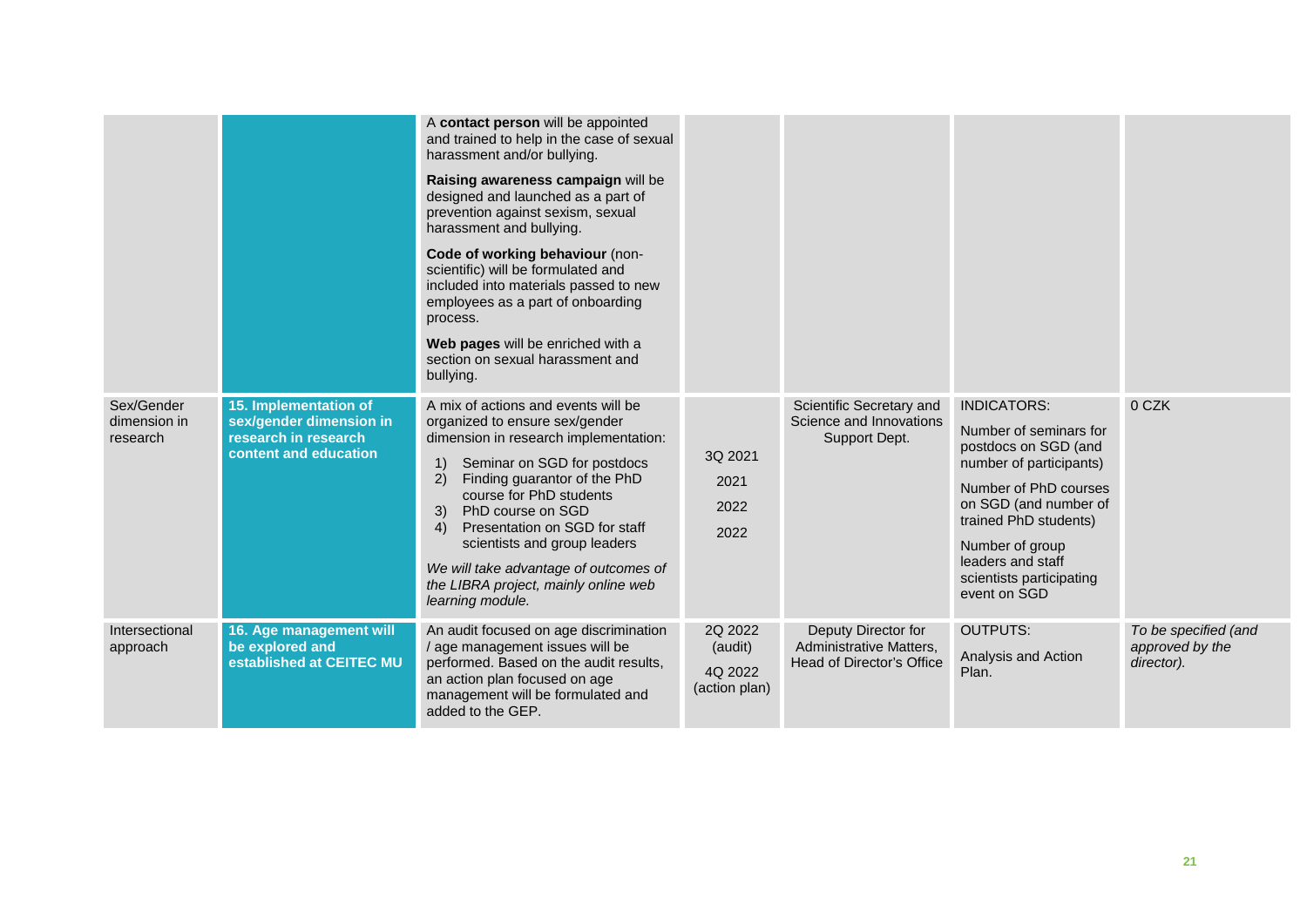### **5. RECOMMENDATIONS TO THE UNIVERSITY GEP**

<span id="page-21-0"></span>

| Offering on-site child-care facility for children 1+ year old would be a great    | Zajištění zařízení péče o děti od 1 roku pro univerzitní zaměstnance a                            |
|-----------------------------------------------------------------------------------|---------------------------------------------------------------------------------------------------|
| selling factor for CEITEC and the University as an employer. When planning        | zaměstnankyně by bylo výborným benefitem (tzv. selling pointem). Při                              |
| new building constructions at the campus, the University should consider this     | plánování nových budov na kampuse by univerzita měla zvážit tento                                 |
| demand by employees. This aspect was one of the most emphasised by the            | požadavek zaměstnanců. Toto doporučení bylo jedno z nejvíce                                       |
| FG members (researchers).                                                         | zdůrazňovaných v rámci fokusní skupiny vědců a vědkyň.                                            |
| To ensure on-site campus childcare for children 1-3 years old, including          | Zajistit školku přímo v prostorách kampusu pro děti od 1 do 3 let, včetně                         |
| short-term babysitting (e.g. in case of meetings, events). Installation of        | možnosti krátkodobého hlídání (např. po dobu pracovní schůzky či pracovní                         |
| elements of the playground within the outdoor areas of the Bohunice campus        | akce). Přínosné by bylo také instalování prvků dětského hřiště ve venkovních                      |
| for children aged 0-6 would be also beneficial.                                   | prostorách kampusu Bohunice pro děti od 0 do 6 let.                                               |
| Establish a complex system for prevention of sexual harassment and bullying       | Vytvoření komplexního systému prevence sexuálního obtěžování a dalších                            |
| and system for handling concrete cases. University should focus not only on       | forem nevhodného chování a také systému řešení konkrétních případů.                               |
| a formal procedure and policy, but also on implementing preventive                | Univerzita by se měla zaměřit nejen na formální procedury a politiku, ale také                    |
| measures, such as <i>active bystander</i> training (or similar) for all employees | na realizaci preventivních opatření, jako jsou školení zaměstnanců a                              |
| and students, communication campaigns (raising awareness), and offering a         | studujících typu "active bystander", zvyšování povědomí formou                                    |
| professional services of psychologist (specialised in the area) and/or            | komunikačních kampaní, a nabízení profesionálních expertních                                      |
| mediator.                                                                         | psychologických a/nebo mediačních služeb.                                                         |
| Establishment of university ombudsperson for employees and students.              | Ustanovení pozice univerzitní ombudsperson (ombudsman/ka) pro všechny<br>zaměstnance a studující. |
| Invite more women and international staff to university boards, committees        | Zapojení více žen a zahraničních pracovníků a pracovnic do univerzitních                          |
| and working groups.                                                               | orgánů, komisí a pracovních skupin.                                                               |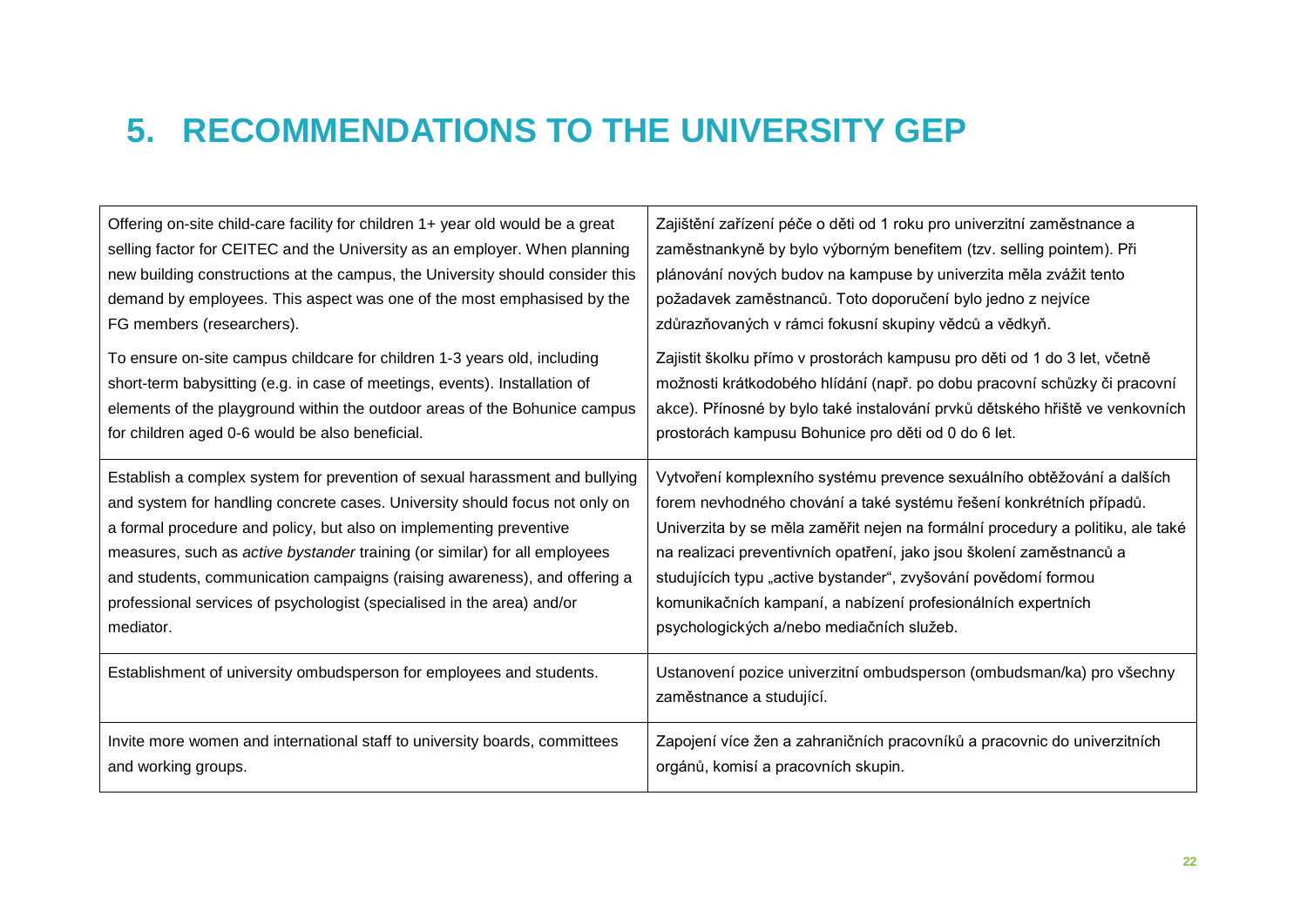| To deepen English working environment - documents, IT systems and             | Prohloubení anglického pracovního prostředí – dokumenty, IT systémy,            |
|-------------------------------------------------------------------------------|---------------------------------------------------------------------------------|
| internal communication in English. As well as all training workshops and      | interní komunikace v angličtině. Stejně jako veškerá školení a akce             |
| events organised also in English (both internal and external).                | v angličtině (a to jak interní, tak externí).                                   |
| University events for international employees and their family members.       | Univerzitní akce pro zahraniční zaměstnance a zaměstnankyně a jejich<br>rodiny. |
| To increase capacity of BIOSKOP and transform it into university level        | Navýšení kapacit BIOSKOPu a jeho přesun na univerzitní úroveň (vlajková         |
| flagship. BIOSKOP should offer summer camps for children, programmes for      | loď). BIOSKOP by měl dále poskytovat letní příměstské tábory pro děti,          |
| spring and fall holidays to help employees with their caring responsibilities | programy na jarní a podzimní prázdniny, a pomoci tak rodičům v době, kdy        |
| when kindergartens and schools are closed.                                    | jsou školky a školy uzavřené.                                                   |